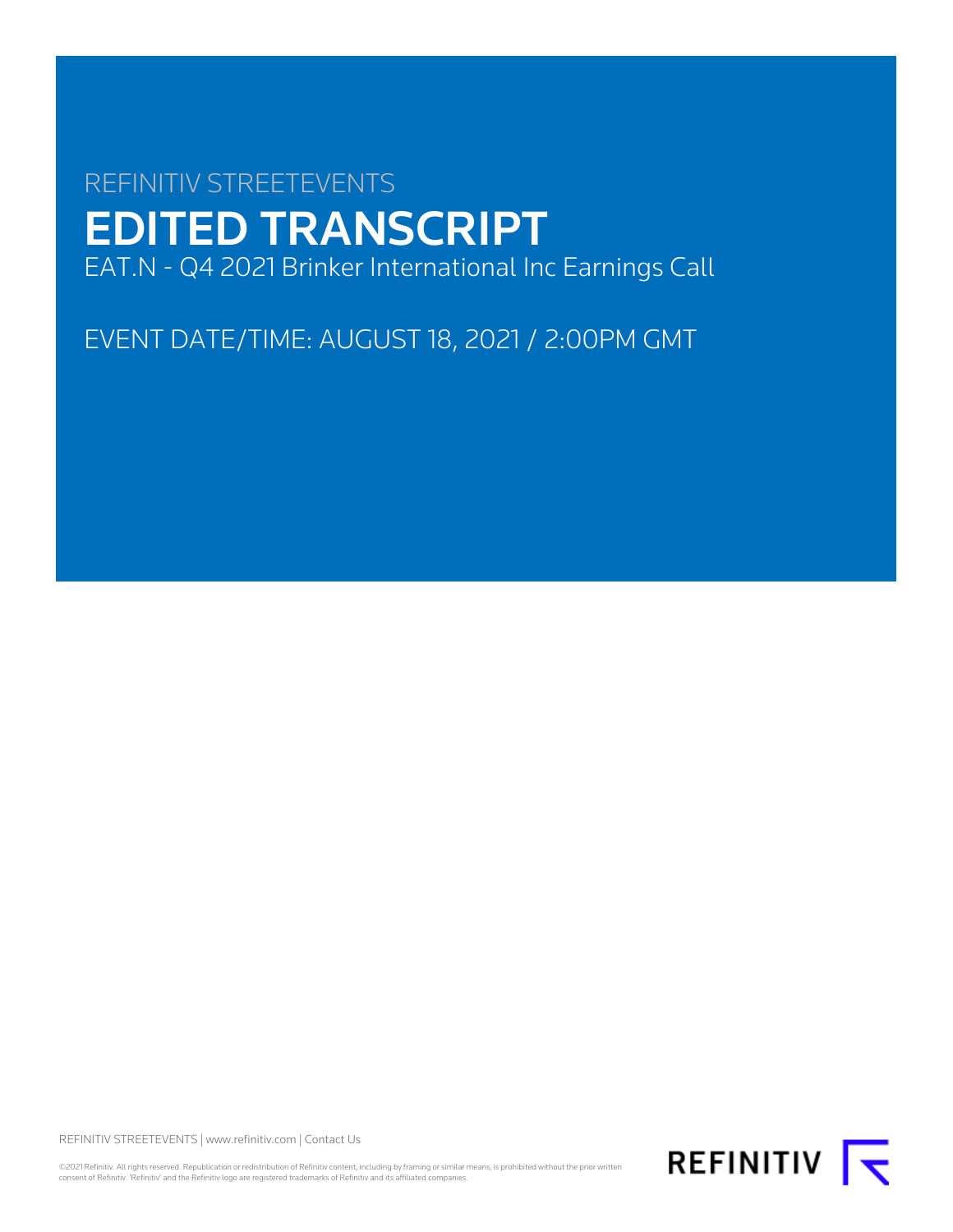# **CORPORATE PARTICIPANTS**

**[Joseph G. Taylor](#page-3-0)** Brinker International, Inc. - Executive VP & CFO **[Mika Ware](#page-1-0)** Brinker International, Inc. - VP of Finance & IR **[Wyman T. Roberts](#page-2-0)** Brinker International, Inc. - CEO, President & Non-Independent Director

# **CONFERENCE CALL PARTICIPANTS**

**[Andrew Strelzik](#page-12-0)** BMO Capital Markets Equity Research - Restaurants Analyst **[Brett Saul Levy](#page-9-0)** MKM Partners LLC, Research Division - Executive Director **[Brian Hugh Mullan](#page-10-0)** Deutsche Bank AG, Research Division - Research Analyst **[Brian Michael Vaccaro](#page-14-0)** Raymond James & Associates, Inc., Research Division - VP **[Christopher Thomas O'Cull](#page-6-0)** Stifel, Nicolaus & Company, Incorporated, Research Division - MD & Senior Analyst **[David Sterling Palmer](#page-5-0)** Evercore ISI Institutional Equities, Research Division - Senior MD & Fundamental Research Analyst **[Jeffrey Andrew Bernstein](#page-18-0)** Barclays Bank PLC, Research Division - Director & Senior Equity Research Analyst **[Jeffrey Daniel Farmer](#page-13-0)** Gordon Haskett Research Advisors - MD & Senior Analyst of Restaurants **[John Stephenson Glass](#page-16-0)** Morgan Stanley, Research Division - MD **[John William Ivankoe](#page-17-0)** JPMorgan Chase & Co, Research Division - Senior Restaurant Analyst **[Jon Michael Tower](#page-7-0)** Wells Fargo Securities, LLC, Research Division - Associate Analyst **[Nicole Marie Miller Regan](#page-11-0)** Piper Sandler & Co., Research Division - MD & Senior Research Analyst

# **PRESENTATION**

#### **Operator**

<span id="page-1-0"></span>Good day, ladies and gentlemen, and welcome to the Brinker International Q4 2021 Earnings Call. (Operator Instructions) It is now my pleasure to turn the floor over to your host, Mika Ware. Ma'am, the floor is yours.

#### **Mika Ware** - Brinker International, Inc. - VP of Finance & IR

Thank you, Kate, and good morning, everyone. Welcome to the earnings call for Brinker International's Fourth Quarter of Fiscal 2021. With me on today's call are Wyman Roberts, Chief Executive Officer and President; and Joe Taylor, our Chief Financial Officer. Results for the quarter were released earlier this morning and are available on our website at brinker.com. As usual, Wyman and Joe will first make prepared comments related to our operating performance and strategic initiatives, then we will open the call for your questions.

Before beginning our comments, please let me remind everyone of our safe harbor regarding forward-looking statements. During our call, management may discuss certain items, which are not based entirely on historical facts. Any such items should be considered forward-looking statements within the meaning of the Private Securities Litigation Reform Act of 1995. All such statements are subject to risks and uncertainties, which could cause actual results to differ from those anticipated. Such risks and uncertainties include factors more completely described in this morning's press release and the company's filings with the SEC.

And of course, on the call, we may refer to certain non-GAAP financial measures that management uses in its review of the business and believes will provide insight into the company's ongoing operations.



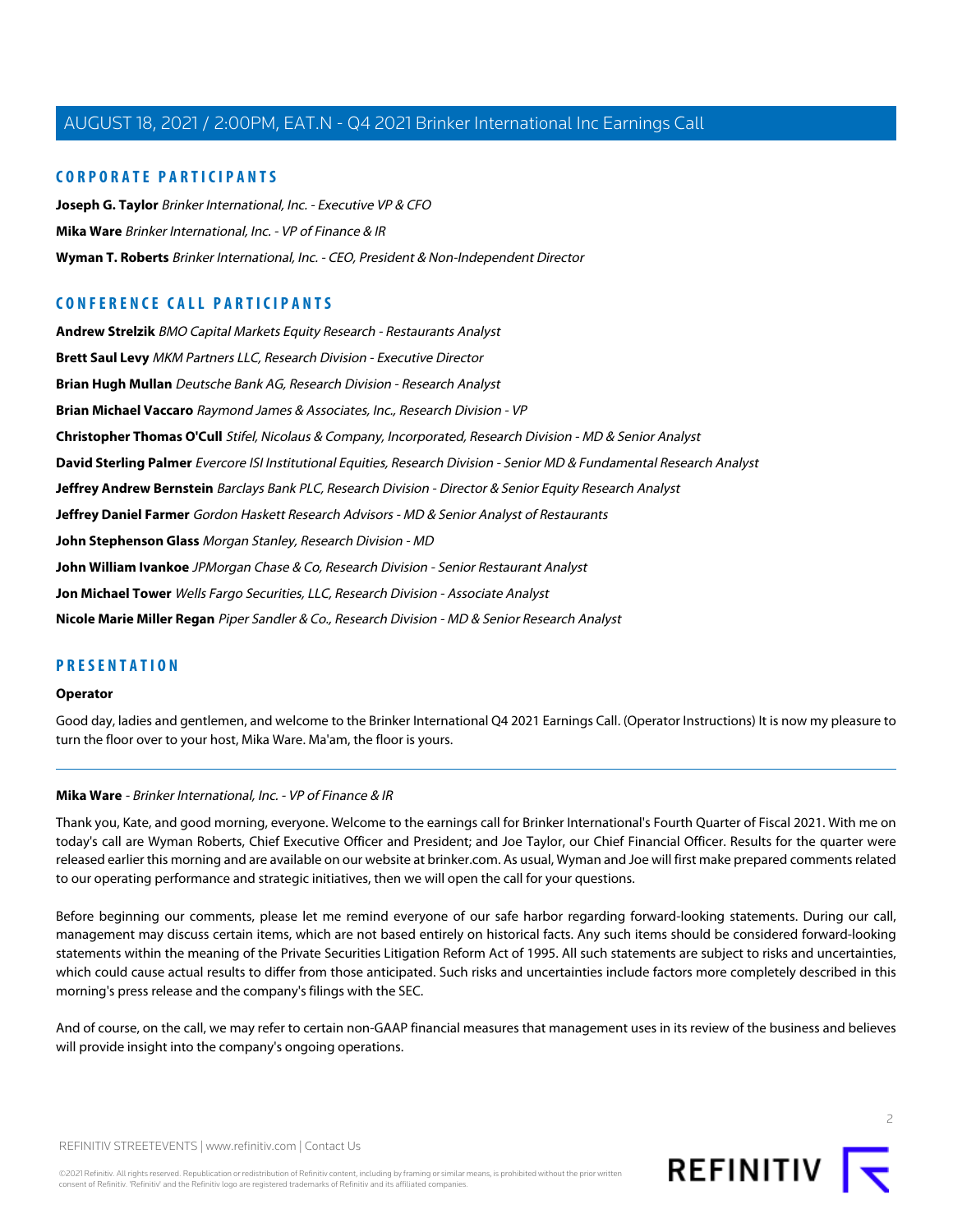And with that said, I will turn the call over to Wyman.

# <span id="page-2-0"></span>**Wyman T. Roberts** - Brinker International, Inc. - CEO, President & Non-Independent Director

Thanks, Mika, and thanks, everyone, for joining us this morning. Brinker's fourth quarter was one of our more profitable quarters in recent history, marking a solid finish to a successful, albeit unusual year. Underpinning our fiscal '21 results is a consistent strategy that differentiates us in the marketplace and an exceptional team that executes every day in our restaurants.

We were already growing sales and taking share before the pandemic hit, and we made the decision to lean further into our strategy of providing convenience, value and a great guest experience by doubling down on third-party delivery and improving our take-out systems.

In a year of social distancing, our teams came together safely to lead the industry on traffic and regained positive sales momentum. In a year of closures and shutdowns, we opened our first virtual brand in over 1,000 restaurants by leveraging our technological infrastructure, It's Just Wings surpassed our \$150 million target in our company-owned restaurants. And along with the support of our franchise partners, It's Just Wings became more than \$170 million business in the U.S., with many of our international franchisees also now operating the brand.

In a year that started with unemployment near record highs, we kept all our management teams employed and paid them solid bonuses. We put a retention plan in place for our strongest team members to encourage them to stay with us as the staffing environment continued to change through the spring and summer.

In a year where gatherings and special occasions at Maggiano's were restricted, Steve and the team restructured the value proposition, the takeout proposition and reengineered the Heart of House. The brand is already delivering much more profitable sales as volumes come back and guests have responded very positively to the changes.

In a year, we thought we might have to borrow money more to survive the pandemic, we paid down our debt by over \$300 million and we're committed to continuing that trend this year. And in a year where we worried we wouldn't be able to support our charitable partners at levels we're used to, our team set a record, raising more than \$10 million for St. Jude during an exceptionally critical time for their patients and families. Our teams have raised nearly \$90 million for St. Jude's patients during our partnership.

Thanks to the strength of our operations team, we've emerged an even stronger business than before. In fact, we've positioned ourselves to invest aggressively to grow this business during fiscal '22 and beyond and to keep our balance sheet strong. The ability to make these kinds of investments starts with owning our restaurants; having the opportunity to leverage our fleet and realize the full potential -- the full profitability of our efforts.

The pandemic solidified our commitment to corporate ownership. Despite the challenges of owning restaurants like dealing with labor issues and commodity cycles because ownership gives us the scale to effectively manage the issues, it allows us to steward our brands consistently and have control over the investments we make to grow the business. This year, our investments will target more ways to offer convenience, value and a great guest experience. By doubling our pipeline of new restaurant openings, reimagining to keep our assets strong and vibrant, accelerating our technology advantages and expanding our portfolio of brands.

Currently, we're in the middle of rolling out our second virtual brand, Maggiano's Italian Classics. It's now in over 250 restaurants today and doing very well. This one will be a slower roll for a couple of reasons. It's a little more complex. And since we're back to fully operational dining rooms, we're being very intentional about the experience for our operators and our guests.

We're excited about it. We're getting great guest feedback, and we're anticipating being in restaurants 900 restaurants by the end of the fiscal year. We're also investing in both takeout and delivery by pursuing opportunities to increase visibility and drive awareness of these channels across all 4 of our brands.



©2021 Refinitiv. All rights reserved. Republication or redistribution of Refinitiv content, including by framing or similar means, is prohibited without the prior written consent of Refinitiv. 'Refinitiv' and the Refinitiv logo are registered trademarks of Refinitiv and its affiliated companies.

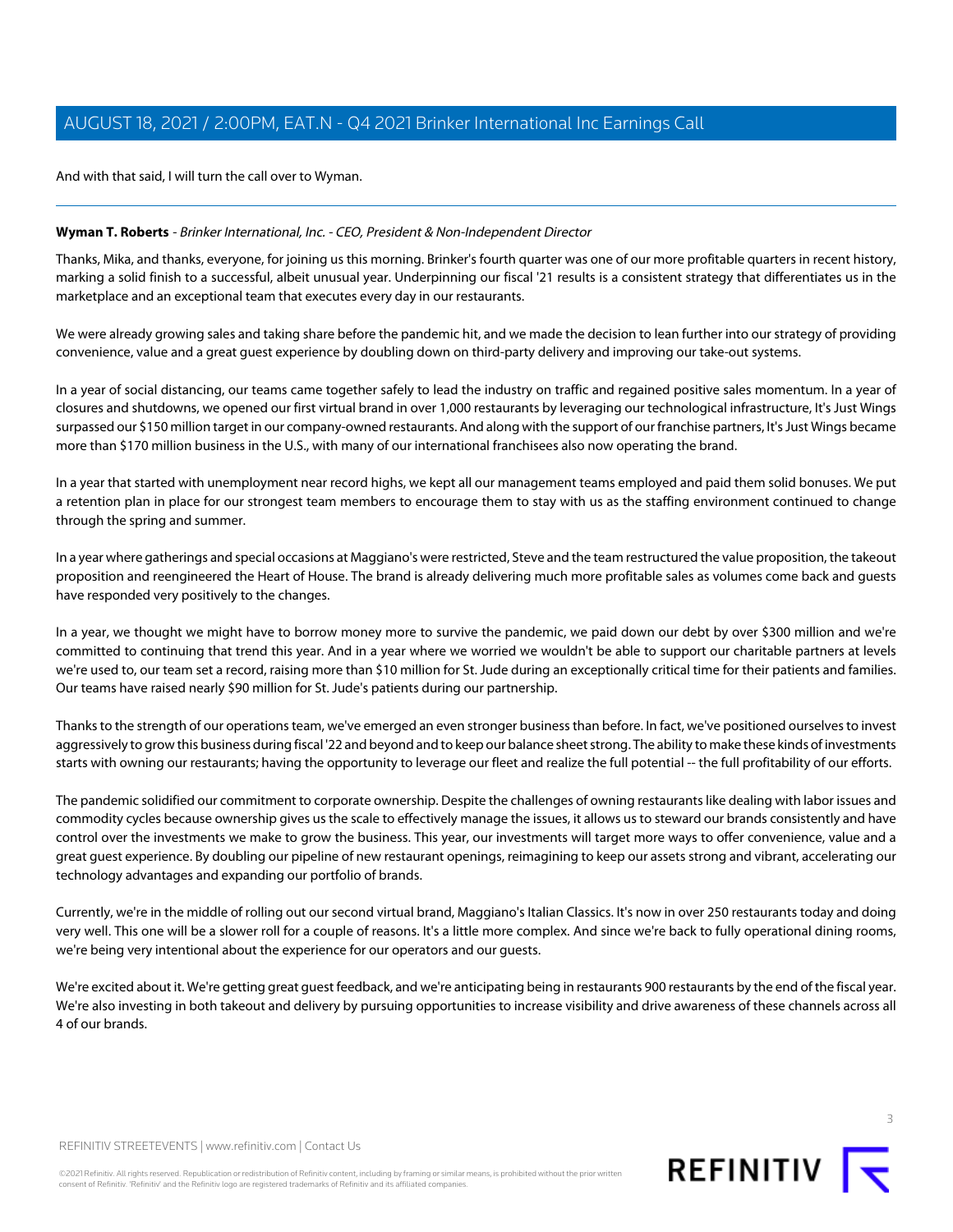We recently implemented technology enhancements to our curbside takeout system, which is already simplifying the operational side of the business and improving guest metrics. It's Just Wings has gone live with a website that offers online ordering for takeout as well as delivery, and we're excited about the growth potential for the brand.

These technology investments are helping us do a better job handling the increased mix of off-premise business from pre-pandemic mid-teens to what's now more than 30%, and as well as leveraging the full capacity of our assets with very little incremental capital. It isn't every day you more than double your off-premise business and add a couple of brands to your base. It only happens well with best-in-class systems to enable it and a strong team to execute it.

Our team is critical to our success, and we take the current staffing environment very seriously. We've executed a full-court press to hire, train and retain our talent. While the challenges came fast and furious for all of us in March, I'm pleased with the progress we've made. There are still opportunities, but isolated to specific trade areas, and we're confident we'll get these staffing challenges resolved in the near future.

To further support our operators, we're rolling out a new service system with handheld devices that we've worked on for 3 years to perfect. It isn't as easy as some might claim it. To implement a system that operators can execute during high volume that saves labor and still delivers a great guest experience.

Ours is also putting more money in our team members' pockets, so they're staying with us longer, which is crucial in this environment. It's in more than 250 restaurants now, and we anticipate full implementation by November.

And finally, because we chose not to take price at Chili's during fiscal '21, we have room to take some price this year as consumers return to work and income levels return to normal. We're evaluating how we'll address those opportunities, especially in channels like delivery while all while protecting our industry-leading value proposition.

We spent last year learning to run a much more efficient and robust revenue-generating model. We're spending this year and beyond capitalizing on the opportunities for growth that are not just available, but achievable for Brinker. There's nobody who's doing this better than this team, and I'm honored to be part of their story.

<span id="page-3-0"></span>Now I'll turn the call over to Joe. Joe?

# **Joseph G. Taylor** - Brinker International, Inc. - Executive VP & CFO

Thanks, Wyman, and good morning, everyone. Let me continue our prepared comments by providing some additional insight to the fourth quarter results released this morning and then share some limited thoughts on our current expectations of certain aspects of the overall fiscal year plan. As Wyman indicated, the fourth quarter was a strong finish to our fiscal year 2021. For the fourth quarter, Brinker reported total revenues of \$1.009 billion, with a consolidated comp sales of 65%.

In keeping with our ongoing strategy, the majority of these sales were driven by traffic, up 53% for the quarter, a 10% beat versus the industry on a 2-year basis. These sales translated into solid EPS with fourth quarter adjusted earnings of \$1.68.

As noted in this morning's press release, the fourth quarter included an extra operating week, our 53rd week, which contributed approximately \$70 million to total revenues, 90 basis points to restaurant operating margin and \$0.34 to earnings per share.

At the brand level, Chili's comparable restaurant sales were positive 8.5% versus the fourth quarter of fiscal year '19, which we believe is the more appropriate comparison for the quarter. Additionally, on an absolute dollar basis, the fourth quarter was Chili's largest sales quarter on record, topping \$900 million in total revenue. Maggiano's, while down 18% compared to fourth quarter of fiscal '19, made very solid progress with its recovery curve and built positive momentum to carry into the current fiscal year.



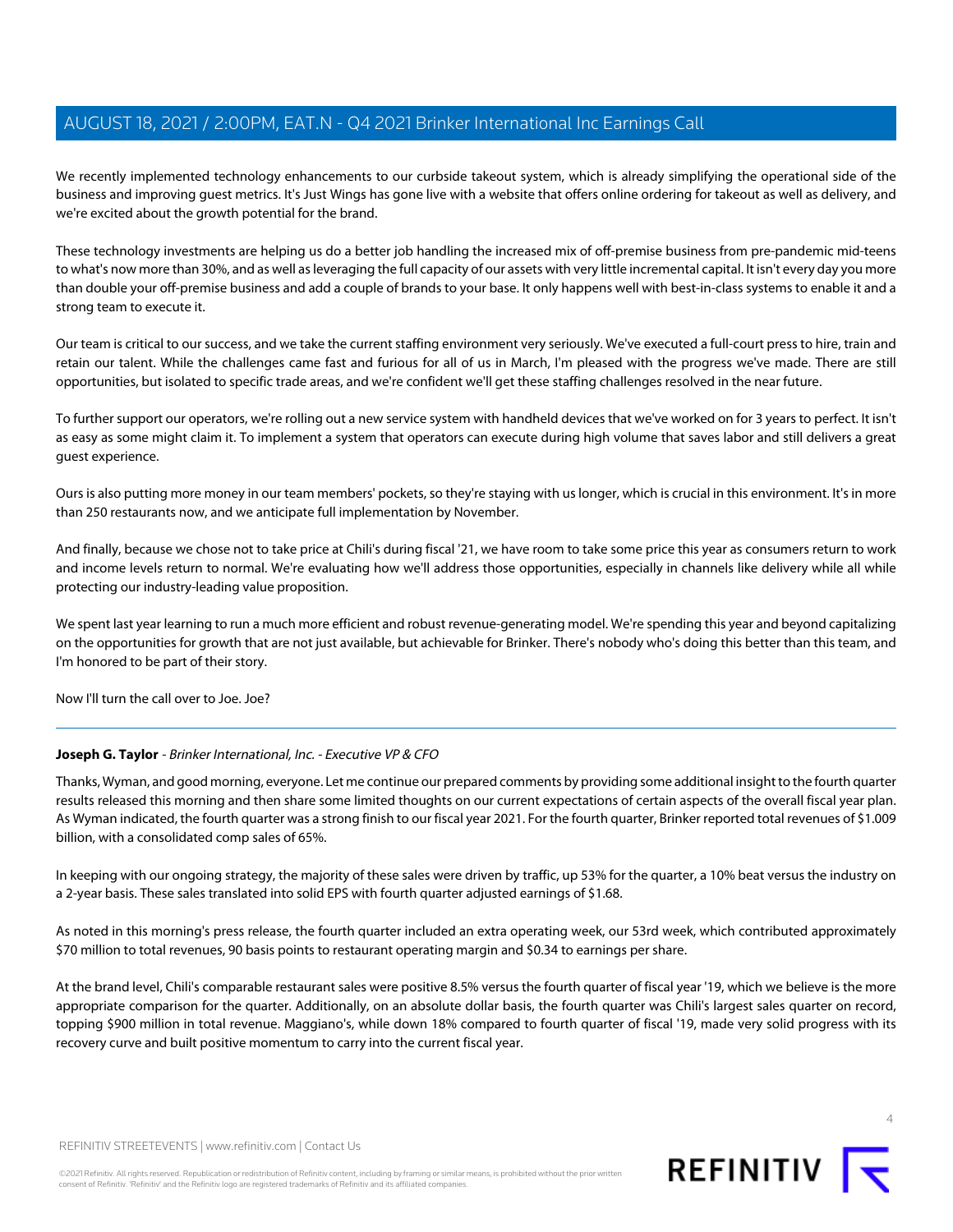Moving down the P&L. Our fourth quarter restaurant operating margin was 16.9%. Adjusting this performance for the impact of the 53rd week, the resulting 16% operating margin still represents a material year-over-year improvement and more importantly was a 110 basis point margin improvement versus the pre-COVID fourth quarter of fiscal '19.

Food and beverage expense for the fourth quarter as a percent of company sales was 20 basis points unfavorable as compared to prior year. This variance was driven -- primarily driven by increased commodity costs, particularly for chicken and pork products.

Labor expense for the quarter, again, as a percent of company sales was favorable 240 basis points versus prior year, primarily driven by the extra week sales leverage versus fixed labor expenses and the slower reopening pace in a couple of high wage states such as California.

During the quarter, our managers focused considerable efforts towards staffing our restaurants to support the solid demand for our brands. Scale clearly matters in this area, as they were effectively supported by our experienced HR teams who help deploy hiring tools and events to assist in the process. Given the more challenging hiring environment, the dynamic of hiring, training and retaining team members resulted in an increase in labor inflation in the mid-single-digit range, a dynamic we expect to continue in the near term.

To reward our operator's strong performance throughout the fiscal year, we also chose to further invest in our hourly team members and managers through a variety of incremental bonus structures, totaling approximately \$4 million for the quarter beyond our normal payout formulas.

This incremental investment impacted quarterly EPS by approximately \$0.06 and increased labor expense margin by roughly 40 basis points, well worth the benefits it will accrue. Restaurant expense was 830 basis points favorable year-over-year as we fully leveraged many of our fixed costs, particularly from the benefit of the additional week in the quarter.

The continued positive operating performance did result in a meaningful increase in our quarterly tax rate, 15% for the quarter, which includes a catch-up adjustment to increase the annual income tax accrual. This increase negatively impacted fourth quarter EPS approximately \$0.06.

Our operating cash flow for the fourth quarter and fiscal year remained strong with \$101 million and \$370 million for those time frames, respectively. EBITDA for the quarter totaled \$144 million, bringing the fiscal year EBITDA total to \$368 million.

During the fourth quarter, we continued to use a significant portion of our cash flow to further reduce revolver borrowings. By year-end, our revolver balance was reduced to \$171 million. This decreased our total funded debt leverage to 2.5x and our lease adjusted leverage to 3.6x at year-end.

Speaking of the revolver, we have reached agreement on terms and conditions for a new revolving credit facility with our bank group. The new \$800 million 5-year revolver includes improved pricing allows the return of restricted payments and provides ample liquidity and flexibility to support our growth strategies. Our Board of Directors has also reinstated the share repurchase authorization that was suspended in the early days of the pandemic with an authorization amount of \$300 million.

Now turning to our outlook for fiscal year '22. At this point, with the volatility and unknowns of the current operating environment, we can only share some high-level thoughts for certain annual metrics. For example, we expect commodity and labor inflation percentages each in the mid-single digits with commodity inflation towards the lower end of the range. CapEx of \$155 million to \$165 million, an annual effective tax rate of 14% to 15%, and weighted annual share count of 45 million to 47 million shares.

As we now move ahead with fiscal 2022, the reality of the pandemic with all its uncertainties is still part of our everyday operations. That being said, all now 4 of our brands are well prepared and positioned to perform in whatever environment they face throughout the year. We are very proud of their efforts during the past fiscal year and are confident of the experiences, the growth and the strength of their business models will continue to deliver quality results as we move forward from here.

With my comments now complete, let's turn it back to Kate to move on to questions. Kate?



©2021 Refinitiv. All rights reserved. Republication or redistribution of Refinitiv content, including by framing or similar means, is prohibited without the prior written consent of Refinitiv. 'Refinitiv' and the Refinitiv logo are registered trademarks of Refinitiv and its affiliated companies.

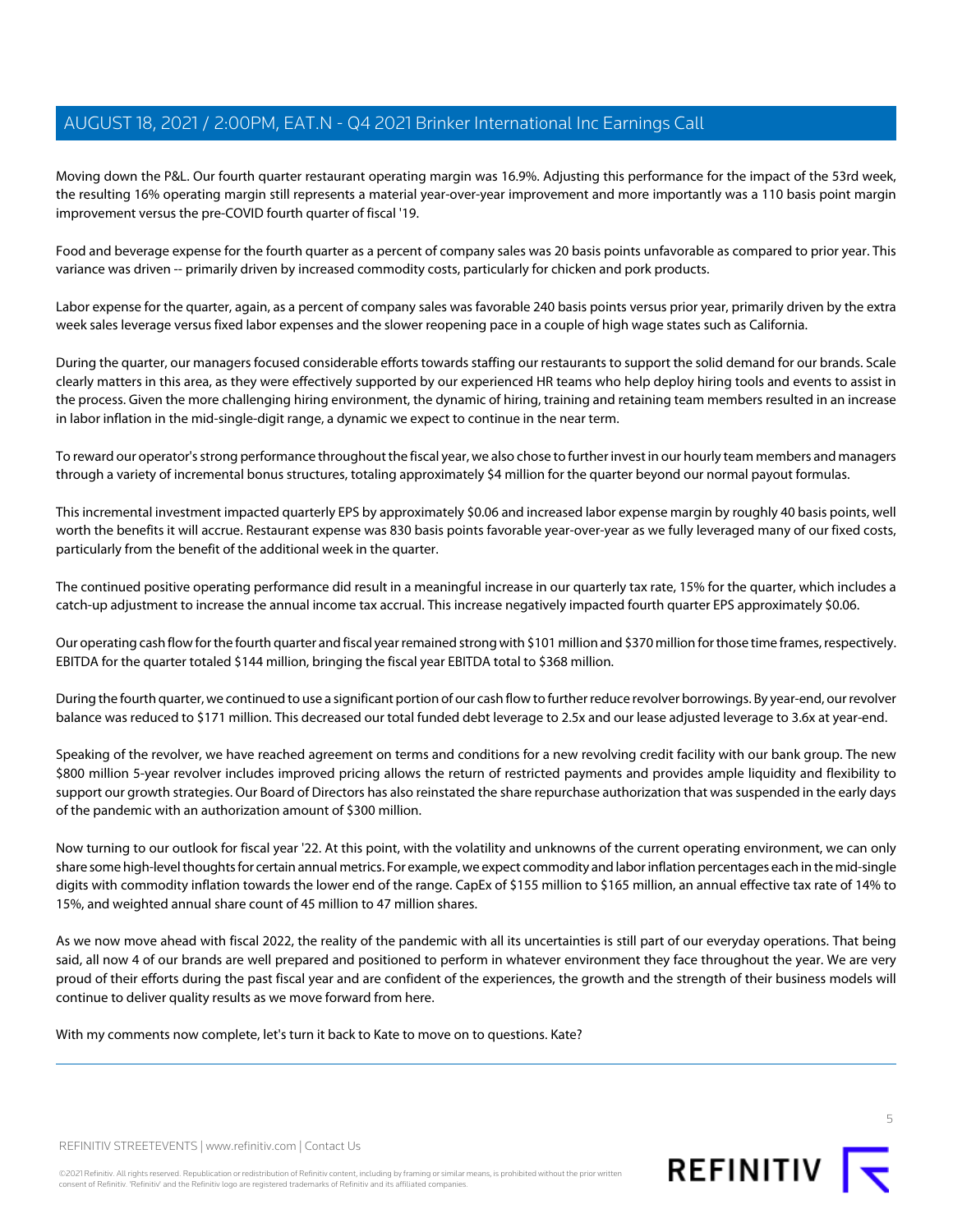# **QUESTIONS AND ANSWERS**

# **Operator**

(Operator Instructions) Our first question today is coming from David Palmer at Evercore ISI.

#### <span id="page-5-0"></span>**David Sterling Palmer** - Evercore ISI Institutional Equities, Research Division - Senior MD & Fundamental Research Analyst

I guess I'll get one out of the way. Your quarter-to-date sales looks pretty good, and I would think that would give you confidence. I'm wondering if you're seeing some weekly sales data or perhaps some regions that are giving you more pause with regard to the Delta variant? And I have a quick follow-up on the labor line.

#### **Wyman T. Roberts** - Brinker International, Inc. - CEO, President & Non-Independent Director

David, Wyman. Yes, I mean, obviously, you saw the numbers. We had a really good quarter, especially at Maggiano's, and we started the fiscal year in July, really pleased with how Maggiano's is kind of moving forward and starting to see some of those pieces of the business come back that were most kind of impacted by the pandemic in banquets and catering. So some good progress through.

But as the Delta variant has kind of picked up some steam here in the last few weeks, we have seen some softening. We're still above the F '19 kind of base. But with the uncertainty of the pandemic, we're just unsure, right? And I guess, from my perspective, I was probably a little optimistic last fall and was surprised by what happened in November and December.

Well, I don't think that's where we're headed. We're just going to be a little more cautious as we work through this variant, with Delta and see where it's at. There has been a little -- it tends to be a little more regional. Again, the overall numbers are still positive, and we're comfortable our strategies are all working, so cease the external factors, primarily, I mean, that's the pandemic that we're just still not quite sure what's -- what the time line is going to be before this thing gets put back into a place where we're not seeing consumers having to react and potentially more regulation put on restaurants. Right now, there's no distancing or in your -- but we're back in masks in some towns and so we're just being cautious.

# **David Sterling Palmer** - Evercore ISI Institutional Equities, Research Division - Senior MD & Fundamental Research Analyst

Makes sense. And I just wanted to ask on labor costs, you have 2 parts. You have hours and wage inflation on any modeling. I'm trying to think about a way that we can perhaps model this for fiscal '22 based on how you gave a mid-single-digit type inflation. Your labor costs were up, mid-single digits in the quarter. You say that that's going to be roughly the case in fiscal '22. That's from just a wage inflation standpoint. The labor cost per restaurant was up 3% versus the pre-pandemic fiscal 4Q 2019 per restaurant on a week adjusted basis.

And I'm wondering, can we think about that? Can we think about a sort of how much your labor cost per restaurant would be versus pre-pandemic as a way to perhaps model this into '22, assuming that sales are roughly equal on a multiyear basis to the type of momentum you had in that quarter? Any help on that would be great?

# **Joseph G. Taylor** - Brinker International, Inc. - Executive VP & CFO

Yes, David, I think that is a decent proxy. Again, the top line piece of the equation does matter when we look at the overall labor. So as you commented, keeping that consistent, I think I would expect kind of the labor dynamics to remain relatively consistent as we move forward from here. You could get some variance if you get a top line change that's not quite expected in the numbers, depending on where the consumer goes.

We're seeing a little bit of what I would consider to be transitory costs in that, too, I mentioned that we made a decision in the fourth quarter, which I think was well deserved to create some incremental bonus structures. That was about a 40 basis points increase to that labor margin expense, as I mentioned in my script.

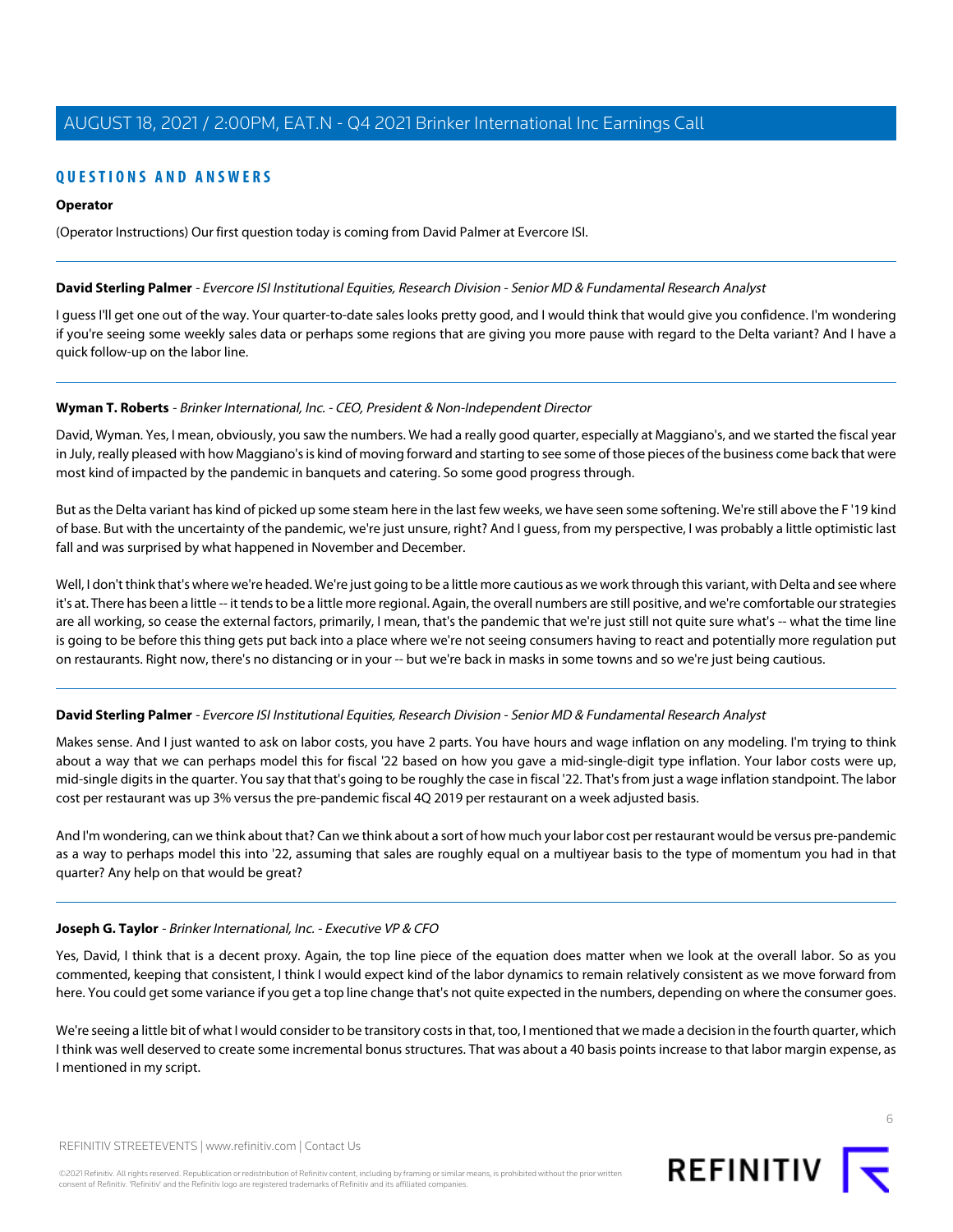But if I also look at some of the -- what I consider to be a little more transitory costs like, there is some incremental overhead that's being used in the system over time -- excuse me, overtime. There's a little bit -- there is some incremental training. I mean one of the things that goes with the cycle we're in right now is a lot of new team members. And with that goes some training costs you want to have that to improve your productivity as you move forward.

Both of those 2 incremental pieces are roughly about a combined 60 basis points to that margin, too. So I think those probably remain in place for some period of time. But I think as we get more balance back into the labor system as you improve the productivity through the training, you'll start to see some of those incremental pieces come out of the system, I would expect in the second half of the year. So with that additional detail, I think fourth quarter is not a bad proxy for the environment that we're going to be in here for the short run.

#### **Operator**

<span id="page-6-0"></span>Our next question today is coming from Chris O'Cull at Stifel.

# **Christopher Thomas O'Cull** - Stifel, Nicolaus & Company, Incorporated, Research Division - MD & Senior Analyst

Wyman, can you give some more details about what you've seen in the stores with the Maggiano's Italian Classics. I'm just curious if you're seeing maybe sales lift similar to It's Just Wings? Or is the margin structure similar? And maybe what makes it more complex for the restaurants to execute?

# **Wyman T. Roberts** - Brinker International, Inc. - CEO, President & Non-Independent Director

Sure, Chris. I'll give you some. I'm going to be a little bit guarded just for competitive reasons. But -- so what's got us excited about Maggiano's Classics, it's first the quality of the product. Before we put the Maggiano's brand on a virtual brand, we wanted to make sure that we could deliver against the standards, and we've done that. The team has done a great job developing a really great lineup. It is a little bit more complicated than just our wings product because it's got a little more breadth to the offering.

And so we're making sure that as we bring it to the restaurants, we're training, we're setting up that part of the line, if you will, to support this business and not be detrimental to what we're doing in our dining rooms in Chili's every day. So that's what's got us excited. It's also -- it's a higher check average product and so we love the fact that we're -- this isn't -- It's Just Wings, it's more of a value brand, killer wings at stupid price is our tagline. So with Maggiano's, we get a nice -- a much nicer -- a much bigger check average. So that's encouraging to us.

We like the way the consumers are accepting the product. The demand looks good, and we're executing at a high level. So all those things are positive for us. The thing that we love about these 2 virtual brands in conjunction is that they do work against different targets. So the wings guest is not the same as the Maggiano's Italian Classics guest for the most part. There's a -- and so that allows us also to see when the push comes for wings, it comes at a different day part, it tends to come on to weekends. It tends to come with game nights. Maggiano's Italian Classics one of its busiest day parts is Sunday. It's more of a family offering.

And so those are the things that have us excited about rolling this second virtual brand. We're not looking to have a huge portfolio of virtual brands, we're very limited. These 2 were probably going to be focused for a while. We think they've got -- we've always said we weren't going to put a brand out there that didn't have at least \$100 million worth of sales potential and we'll build from there. And we think both of these brands, obviously, wings has proven that. And we think Maggiano's Classics will build through the year as we roll this thing out over the next few quarters.

# **Christopher Thomas O'Cull** - Stifel, Nicolaus & Company, Incorporated, Research Division - MD & Senior Analyst

Okay. That's helpful. And Joe, just one other question. Could you give a little bit more color on what's driving the higher CapEx next year? And is that range a good run rate going forward? Or are there some nonrecurring investments planned for '22?



7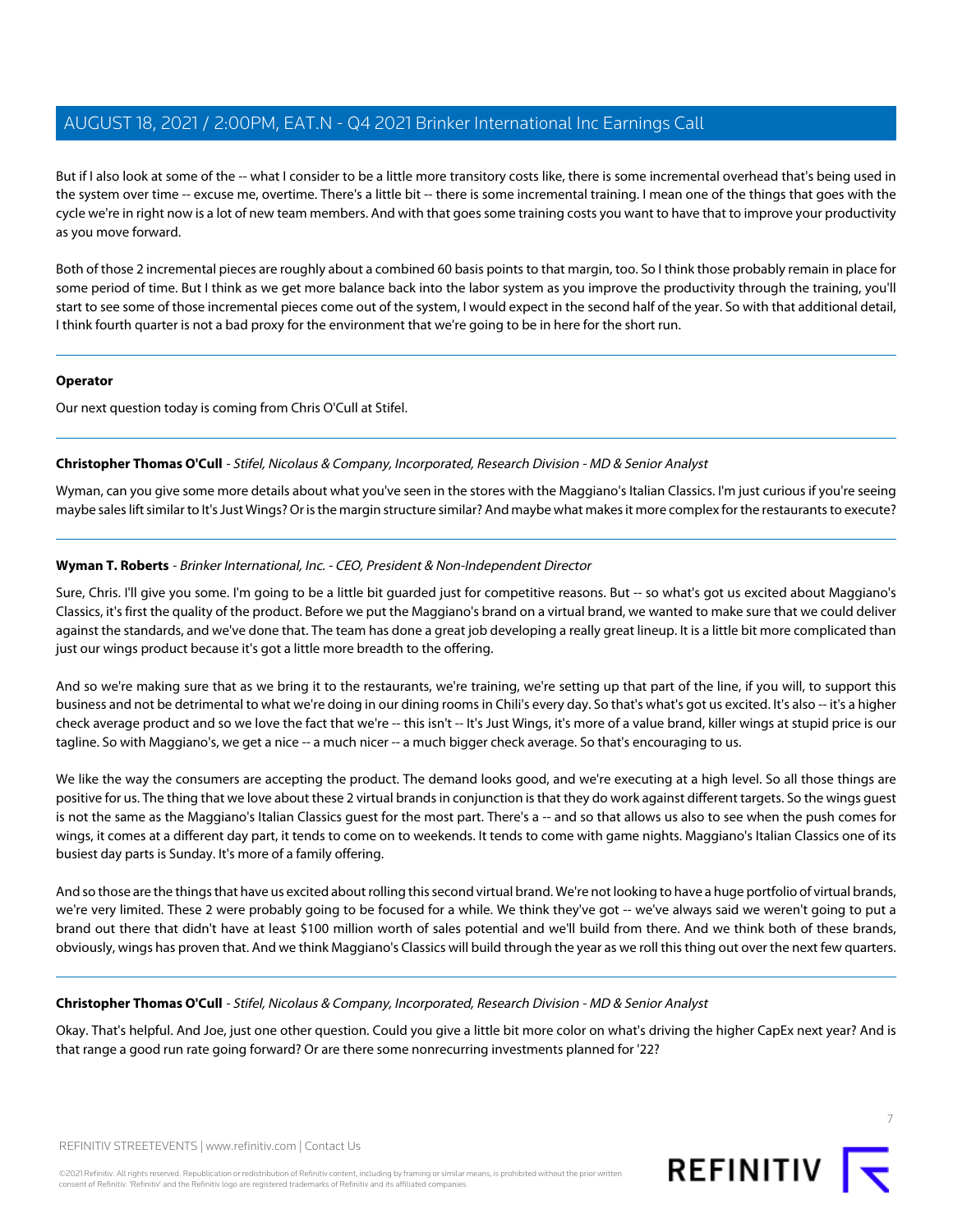# **Joseph G. Taylor** - Brinker International, Inc. - Executive VP & CFO

No. Actually, I'll kind of go in reverse order. That is a good proxy, I think, for how we will look at CapEx going forward. We're first and foremost, again, from that strong cash generation going to invest aggressively back into the business. I think we've talked on previous calls that what we really like about the transformation of the strategy is the organic growth story that it's starting to develop as we kind of move forward. One of the bigger deltas you see going into this next year is that pipeline of new restaurant development that is starting to take place.

We obviously had a pause during the pandemic from a real estate standpoint. That's now back online very fully and very aggressively. In fact, we're moving -- our pipeline now north of 20 restaurants. That's not for fiscal year '22, those will start to really fall into place back half of this year and into the next year.

The rest of the -- we're going to continue to reimage. There's a little bit more spend on the reimage side of the equation again. Some of this is pause versus run rate. So you're really getting that back to a level that we had seen pre-pandemic. But you also have the typical investment back into the R&M side of the equation and technology.

Again, we talked about the benefits we're going to continue to accrue from technology, TSE was one Wyman talked about. So we're going to be pretty robust in continuing to invest at those levels. So those are the primary areas. And I think it is going to accrue to the organic growth story quite well as we move farther into this year and clearly, as we move into '23.

#### **Operator**

Our next question today is coming from Josh Long at Piper Sandler.

# **Wyman T. Roberts** - Brinker International, Inc. - CEO, President & Non-Independent Director

No Nicole, no Josh, no love from Piper Sandler, all right? Moving on, Kate.

#### <span id="page-7-0"></span>**Operator**

Your next question is coming from Jon Tower at Wells Fargo.

# **Jon Michael Tower** - Wells Fargo Securities, LLC, Research Division - Associate Analyst

First, on the pricing side of the equation. Wyman, it did sound like earlier in the call, you were alluding to more pricing at Chili's in '22. Any chance you can give us some sort of degree of magnitude perhaps across the different channels? It sounded as if you're leaning a little bit more on the delivery side, taking a bit of pricing there.

And then a question for Joe, specifically on the labor side or how we should think about these handhelds that I believe, Wyman, you mentioned we're going to be in stores fully by November? How that's going to impact the P&L in terms of perhaps seeing better productivity? And then for labor hours moving a bit lower per store or perhaps an improvement in food waste? I'm just curious to hear your thoughts on how those handhelds might impact in store ops.

# **Wyman T. Roberts** - Brinker International, Inc. - CEO, President & Non-Independent Director

Sure. Let me -- I'll hit a little bit probably at a higher level and Joe can give you more of the detail with regard to P&L impact. So I think from a pricing standpoint, obviously, we chose to take a different tack than many during the pandemic. We kind of held prices, and we wanted to just make sure

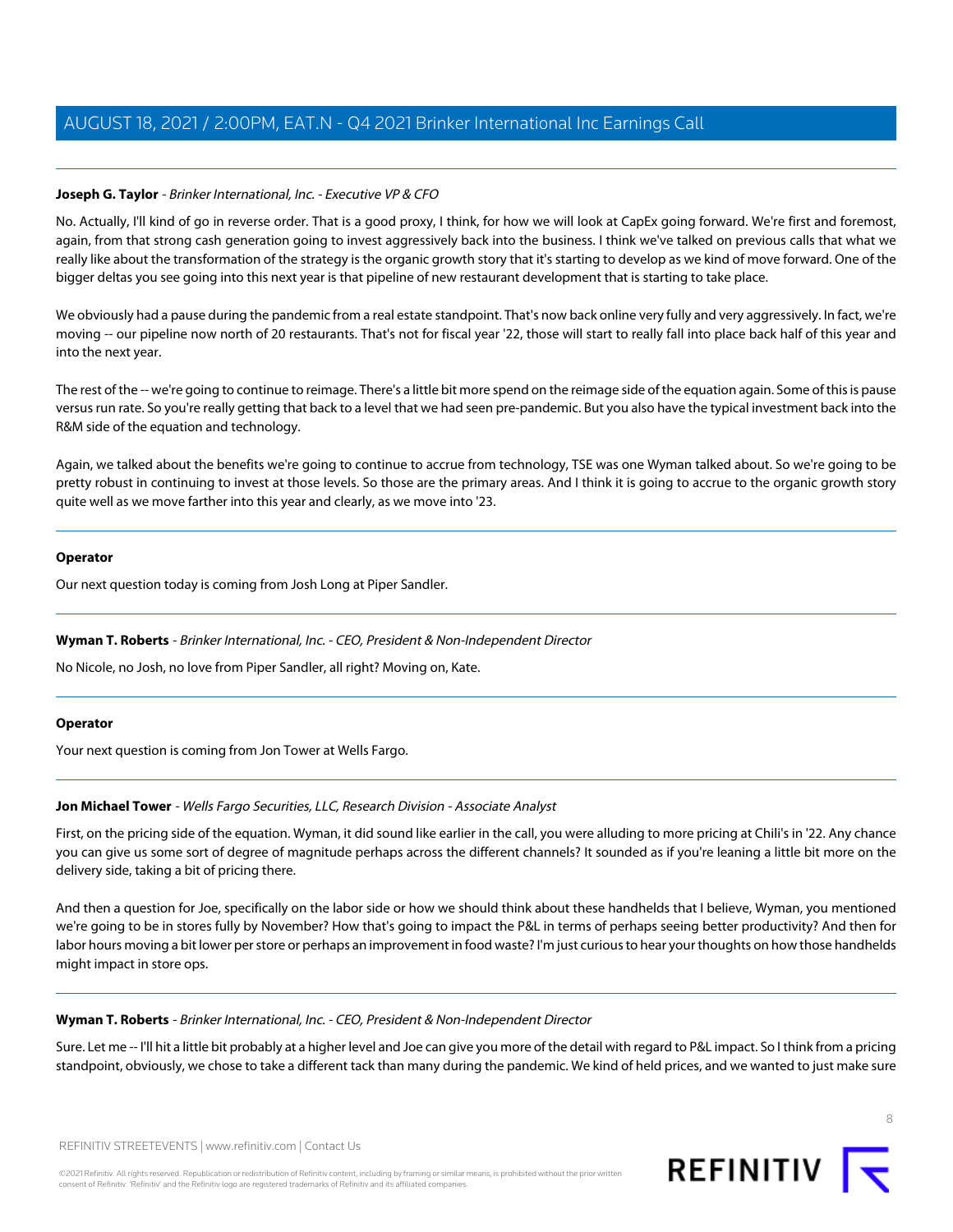that we were supporting consumers fully. And that contributed greatly to our traffic improvement relative to the category of double digits throughout the whole pandemic. And we're maintaining that solid traffic position as we kind of sit today.

And that's important to us, but we also realized with what we're seeing, obviously, with the inflation numbers that Joe shared with you that we're going to need to take some price. And we're probably going to have to price a little more than, historically, we've said 1% to 2%. We're going to probably go over that number this year. We're currently sitting what, Joe, at 1.5?

# **Joseph G. Taylor** - Brinker International, Inc. - Executive VP & CFO

Right.

# **Wyman T. Roberts** - Brinker International, Inc. - CEO, President & Non-Independent Director

And we're targeting probably to be over 2 here and there before the second quarter. So I don't know how much more we'll need in the back half, but we do feel comfortable that we've got room to take it to that mid- to low 2 range in the near term, and then we'll evaluate kind of how these. Again, it's a question everybody's got, right? Is it structural? Or is it transitory? And we just want to be cautious about how we deal with transitory costs, both with labor and with the commodities in building in pricing and wage -- just making pricing and wage decisions, you can't really back off.

So that's how we're doing it. Some of that shows up in some of these programs Joe talked about where we're more open to running maybe higher overtime or offering incentives to stay versus jumping on wage rates. So those are just some examples. With regard to the handheld devices, TSE, as we call it, obviously, what it does is it allows the front-of-the-house servers to be more efficient and then we run a server-runner model.

So right now, we don't -- we just run a straight server model. And so this allows us to get servers to be more efficient. They can take more tables and then they use the technology to bring food out of the back and run the drinks with the runners. And that just -- it's a more efficient model. It's also a better model from a guest perspective. We get better guest satisfaction scores. So that's why we've been working on it so diligently for 3 years. It's technology, though, so it has to be working on a Friday night under high volumes with -- when you're counting on WiFi and all this technology interface. And that's what we've just perfected really over the last year, and we're excited to finally get this thing rolled out company-wide by November.

# **Joseph G. Taylor** - Brinker International, Inc. - Executive VP & CFO

And Jon, I'll just add to that, that, yes, there is -- there are benefits that will accrue from a productivity, from a labor management side of the equation. I do think you may see some other things. Again, we expect to see benefits to [GWAP]. I think you mentioned AVT, some things of that. And you can see that accrue at different points. Now what we haven't done in any of the limited thoughts that I provided you at this point on '22, if I'm not assuming a big delta based on TSE.

As we get that out there in that November -- by November time frame and start to utilize it and develop it, and I think we'll give you more insight at that point as to how we're seeing those numbers. But I'm not making the upfront assumption that I'm going to get x amount of great benefit in my current environment from a labor perspective.

# **Operator**

Our next question today is coming from Brett Levy at MKM Partners.

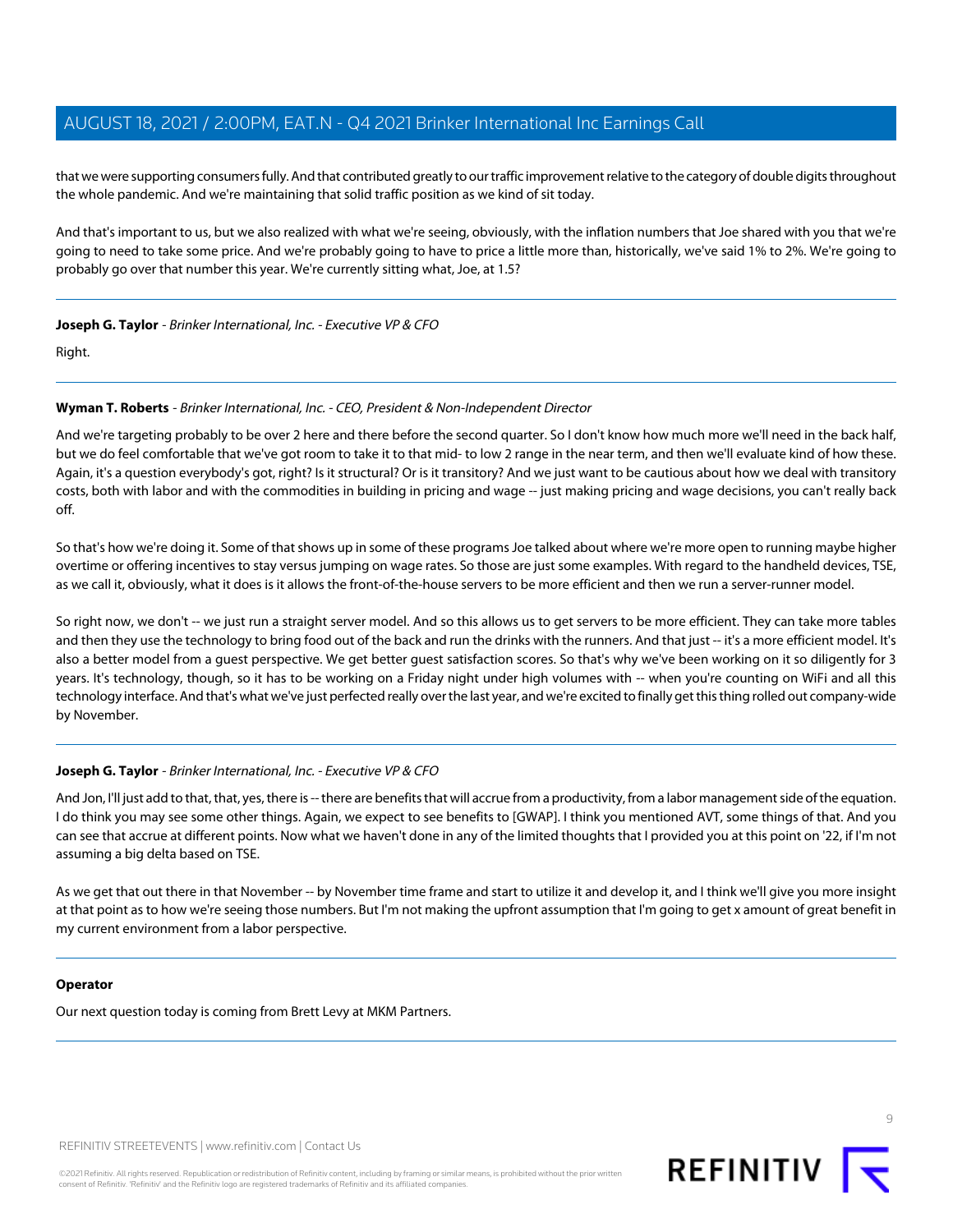# <span id="page-9-0"></span>**Brett Saul Levy** - MKM Partners LLC, Research Division - Executive Director

I guess just continuing on, on the labor side. One of the strengths you've had has been your refined operations over the last few years and the implementation of technology, but it sounds like you're reintroducing more items, whether it's the 4 brands across the system now, bringing this technology on board, just the on and the off-premise balance. How should we think about where you are in terms of your staffing levels? What you still need to do to be able to add back either the labor hours or re-acquire additional bodies? And what do you think all of this could translate into from a longer term on your overall restaurant level margin?

# **Wyman T. Roberts** - Brinker International, Inc. - CEO, President & Non-Independent Director

Well, let me just talk a little bit about staffing, Brett. So the staffing issue, it's a serious issue, right? I mean -- and it's an issue that we're all over because at the end of the day, it's about getting our teams, the resources they need to deliver great sales and a great guest experience without putting too much pressure on them. And the current environment, while things have gotten much better from where they were in March, there are still pockets out there where we don't have restaurants fully staffed.

And so what that means is it puts a lot of pressure on the management. It also is limiting some of our sales potential. And so our first priority right now is to just get everybody staffed up, get our management team stabilized and staffed and get that foundation strong. It's kind of a unique situation.

I've been in the business for a long time, have never quite experienced situation where we've got so many people unemployed and still such a challenge to find people to come and take really good jobs that we provide for the industry. So we're seeing progress, though, and we're making headway, but we still have some pockets where that's a challenge.

And so with that, I kind of leave it to Joe to answer the kind of the...

# **Joseph G. Taylor** - Brinker International, Inc. - Executive VP & CFO

Yes. Brett, I think, again, I'm not seeing anything that is changing any of our thought processes around the long-term strategies and long-term opportunities from a margin stand. Those are all very much still intact. Again, as we've talked in the past, and we'll continue to talk going forward, I mean we think margin opportunity, first and foremost, is going to emanate from our ability to drive top line sales.

In the very short term, we're just trying to get a better feel for what that short-term dynamic is before I talk more specifically about things. But I still am very comfortable and confident in our ability to move margins wider as we kind of move forward with the strategy. The virtual brands, obviously, contribute meaningfully to that, but we are going to continue to grow the base to Chili's. And then we've already talked about the great improvements that Maggiano's making in their business model. So that will accrue to the benefit of margins as we go forward.

Again, I think the short-term dynamics of what labor and the commodity markets are ones we can deal with on an ongoing basis. We did not price last year. We're now bringing that level back into play. And when I think about the typical 1.5% to 2% pricing dynamic that we've talked about is kind of our strategic benchmarks. So I think that is at a level that allows us to manage both of those issues as we move forward.

At any given period of time, you may see us delta off of those 2, but clearly, price will be a big piece of the equation as we move back into, I think, that more normalized post-pandemic operations.

# **Brett Saul Levy** - MKM Partners LLC, Research Division - Executive Director

And then just one quick follow-up on the pricing. How are you thinking about that from a qualitative and a quantitative basis? How much of that is going to be internal just based on what you see in your model and what you need versus analytics across the landscape and what you're seeing from the competitive set?



 $1<sup>0</sup>$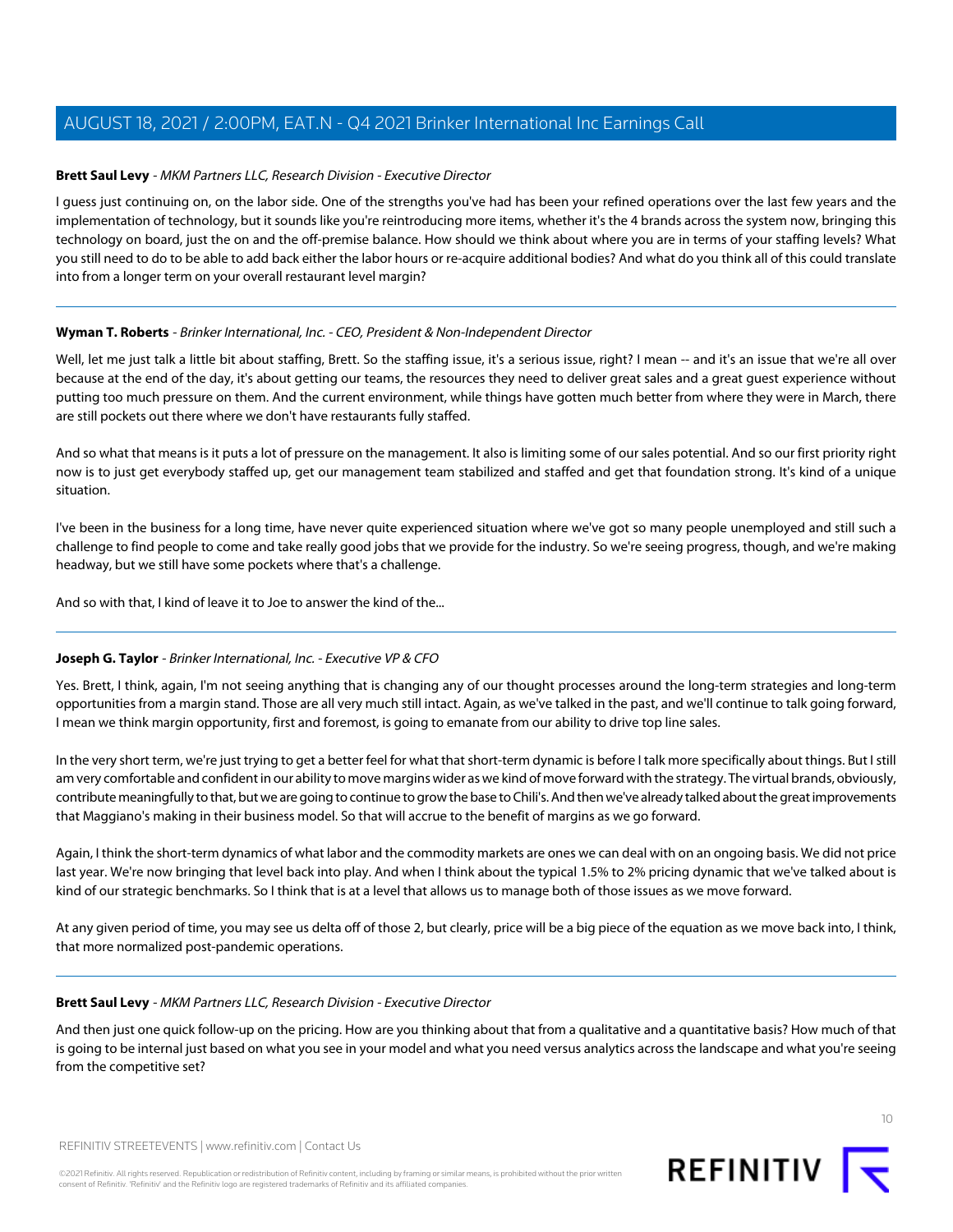# **Wyman T. Roberts** - Brinker International, Inc. - CEO, President & Non-Independent Director

I think first and foremost, we look at on the need state side of the equation. The value positioning of both of our brands is an important dynamic, and we want to continue to maintain that. We're very aware of what's going on in the industry, and you're seeing some fairly aggressive moves on pricing. But I always go back to the strategy drives traffic. And this is a -- particularly a sector that has seen negative traffic trends really for a long period of time now. And that's not something that we want to fall into.

So we're going to be very focused on our ability to continue to drive traffic and how price may or may not intersect with that thought process. We've kept pricing power intact, and we will use pricing power, particularly as we go through this fiscal year. I think there is an ability to price and a permission in the short run to price. But you got to be careful about over time, getting out ahead of the consumer and changing the value dynamics of your brands. So we're -- so if I -- we lean very heavily in that equation, you just talked to the internal value perception and how we think about the need state of the longer-term strategy.

#### **Operator**

<span id="page-10-0"></span>Our next question today is coming from Brian Mullan at Deutsche Bank.

#### **Brian Hugh Mullan** - Deutsche Bank AG, Research Division - Research Analyst

Just a question on It's Just Wings. You've spoken before about the takeout opportunity related to that. You've spoken about you need to generate awareness outside the delivery channel. So can you just talk about how you plan to do that going forward? And specifically, should we be thinking about any increased advertising budget here? And is this an initiative you plan to lean into in fiscal '22? Or is it a little bit further out on that front?

#### **Wyman T. Roberts** - Brinker International, Inc. - CEO, President & Non-Independent Director

Brian, Wyman. Yes, no, we're -- it's taken us frankly a little longer than I would have thought to just get the infrastructure up and running to support this aspect of that virtual brand, but it's up now. It's just recently been put up, as I mentioned. The website is up. You can go to ijw.com, and you can order wings to go or you can order them through delivery also on our website. So now it's just about how do we get some awareness of that brand.

And so we will spend behind it. But again, it's a very efficient spend, a very targeted spend. We know who this target is. There's a lot of online opportunities. There's a lot of -- so it's not like you're going to see national television advertising around the IJW brand. But we will spend some time and energy here in the next quarter or 2, really seeing how much awareness we can create and how much business we can drive.

So you've got 2 ways now between Google and the website to find the brand for a takeout opportunity. And so now we're going to continue to build that. More on that probably in the next couple of calls we'll keep you posted on how we're seeing that initiative kind of build.

#### **Brian Hugh Mullan** - Deutsche Bank AG, Research Division - Research Analyst

And then just as a follow-up. I saw the Board reinstated the share repurchase program. It's encouraging to see. Joe, could you just speak to your philosophy there opportunistic repurchase versus perhaps more programmatic repurchase? And the share count range you've provided with the guidance is somewhat wide. Can you just confirm does that just have to do with the pace of buybacks, which is maybe unknown at this point?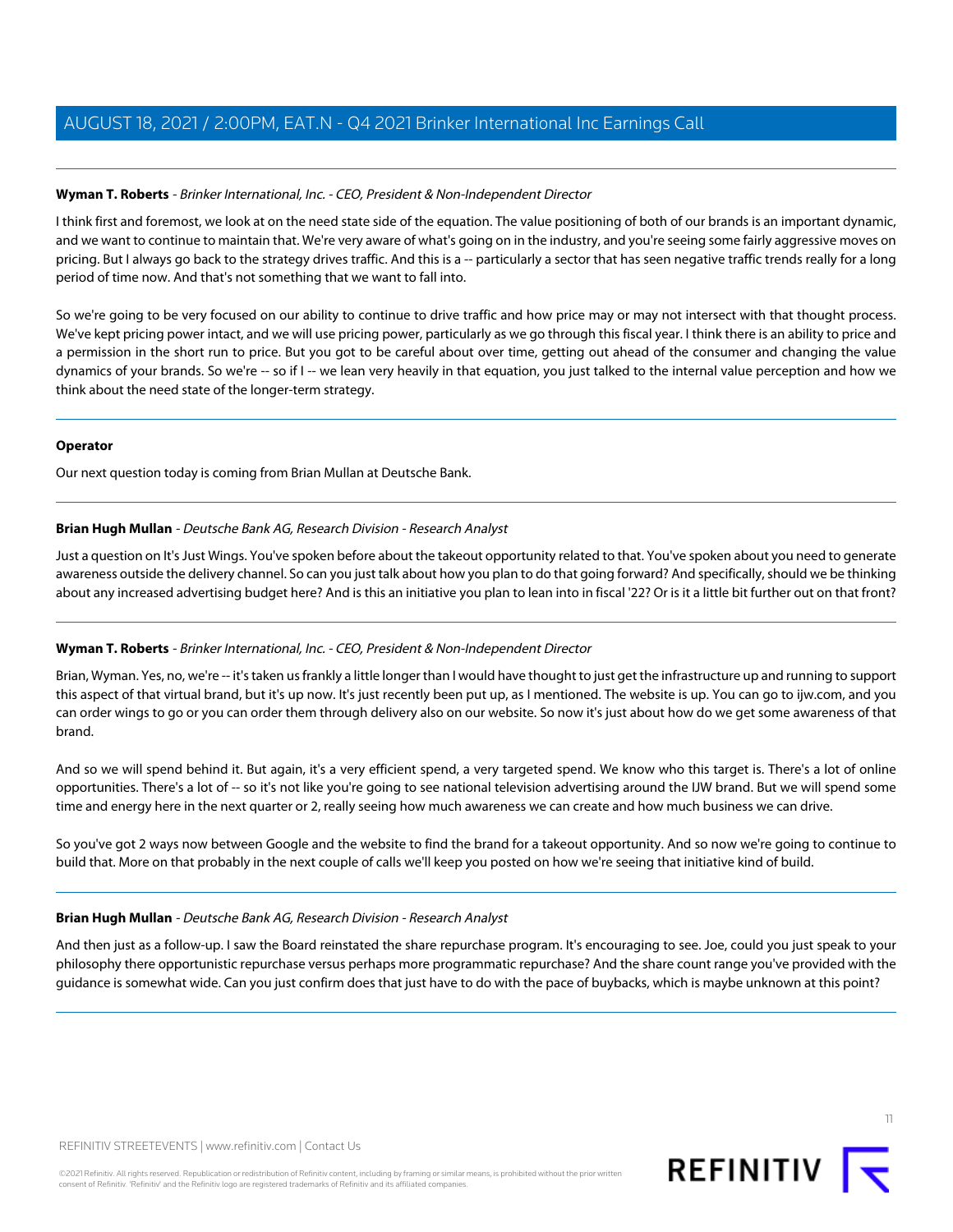# **Joseph G. Taylor** - Brinker International, Inc. - Executive VP & CFO

Yes. I think that's an accurate way to think about it. Again, we appreciate the support and the bullish statement, I think that the Board is making on how they're viewing the business with the reinstatement of that program. Again, we're going to first and foremost use our cash to invest in the business. You're seeing that, that heightened level of CapEx, which I think will be maintained. We're going to continue to delever on a metric basis.

I would anticipate getting down into the lower 3s We finished at 3 6. We're going to continue to pay debt down and grow the business. It will allow that metric to continue to move lower as we go forward, but we generated a lot of cash. And at that point, there's still cash that we now have the ability to return to shareholders. I like to be both opportunistic and programmatic at the same time. So we do generate cash on an ongoing basis.

And depending on where we are in any of those other given programs, we'll deploy it. I would expect that to be over the course of the fiscal year. We have not been into the market, obviously, yet, but that will be coming down the road. That WAS guidance does incorporate some thinking about what might go on in this fiscal year.

#### **Operator**

<span id="page-11-0"></span>Our next question today is coming from Nicole Miller Regan at Piper Sandler.

# **Nicole Marie Miller Regan** - Piper Sandler & Co., Research Division - MD & Senior Research Analyst

Great update. Two quick ones on our side from us. The first is on the store level margin, where the commentary so far is very helpful. I was very curious on It's Just Wings impact on the P&L, specifically, obviously, store level margin. I'm thinking there, its contribution there, is it something you can call out? And then wing prices have been sky high, I think, moderating a bit. So maybe you could net out the transitory nature of that too, and we could start to understand that for modeling purposes for next year as well?

# **Joseph G. Taylor** - Brinker International, Inc. - Executive VP & CFO

Yes, Nicole, I'm going to defer on several of those. We haven't broken out a lot of the dynamics in a specific level. It is definitely a positive contribution to that store level margin. Again, we look at an allocated P&L for the virtual brands. And I think we've talked about before that it generally is north of 30%. A lot depends on what you're doing in any given time period from a marketing standpoint because, again, I want to fully allocate the cost as we can, but they do lever the store P&L, which is, again, that nice piece of the volume increases that you see coming out of the virtual side of the equation.

We've noticed a little elevated price on the wing side of the equation. And we've had to make some adjustments in our cost dynamics on wings. But we've obviously maintained supply and ability to keep that product in front of the consumer. Just a great job by our supply chain team and a very unique in that times trying environment for them. So they are elevated. I think at some point, you will see that dynamic shift and that will accrue to the benefit of that brand.

At the -- I would anticipate, Nicole, a fairly robust discussion around virtual brands at the Analyst Day in the not too -- so hopefully, I'm going to defer some of the specifics to then, but more insights to come.

# **Wyman T. Roberts** - Brinker International, Inc. - CEO, President & Non-Independent Director

Yes. The only thing I'd add, Nicole, is obviously because of the incrementality, the high incrementality of those sales to our business, the flow-through and the profitability are impressive and important.

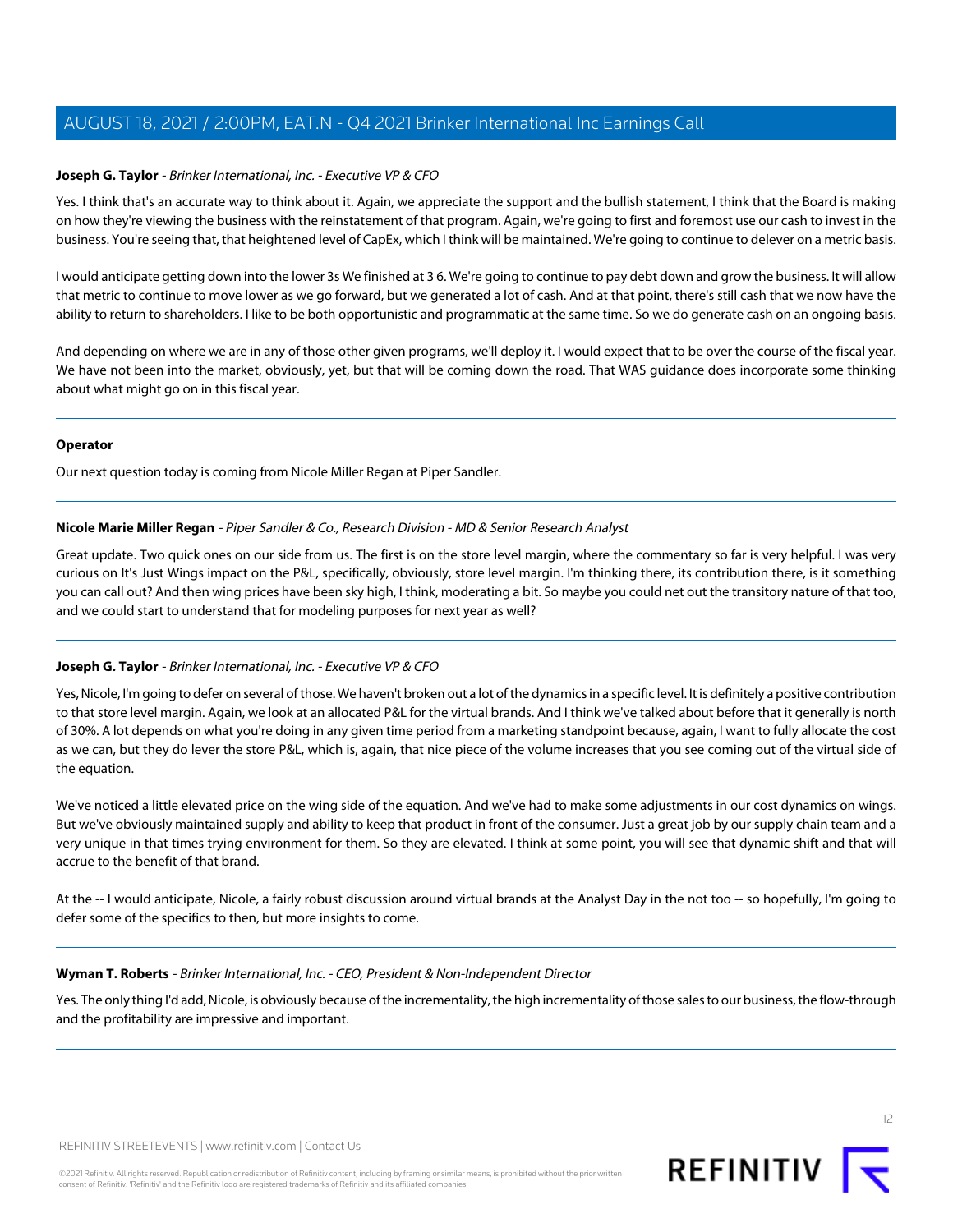# **Nicole Marie Miller Regan** - Piper Sandler & Co., Research Division - MD & Senior Research Analyst

And then just on Maggiano's. I mean you kind of clued us in to be realistic, if not cautious, but I would be curious just what kind of behavior you expect for the upcoming holiday season? And do you have any indications yet of requests for private dining or parties are catering or anything of that nature?

# **Wyman T. Roberts** - Brinker International, Inc. - CEO, President & Non-Independent Director

Well, as you can see in the information we shared in the release, the movement from just fourth quarter to July was impressive at Maggiano's. And so as we were working as a country out of COVID and people are starting to feel comfortable again about socializing, we saw the part of the business that was really being curtailed the most, which was their banquet business and their catering business start to come back, and it's ahead of schedule from our perspective. It's mostly social. So the business side of the equation hasn't come back as much yet. But obviously, you can see they're running again above the '19 numbers in July. So those are all very positive things.

What that portends for the holiday season? I mean, I wish I could tell you, Nicole, we're optimistic. But we're also being cautious both because, again, the pandemic isn't quite totally put to bed with this whole Delta variant and we're not exactly sure what that -- what the status will be. I think if we get some clear road prior to the holiday season from a pandemic standpoint, we'll see a pretty robust banquet business in the holiday season.

We know consumers want to gather. We know they're ready to celebrate together and eat together. And if there's permission to do that in a comfort -- a level of comfort around that, then I think we're going to see a good season. But we're all just kind of waiting to see.

# **Operator**

<span id="page-12-0"></span>Our next question today is coming from Andrew Strelzik at BMO.

# **Andrew Strelzik** - BMO Capital Markets Equity Research - Restaurants Analyst

I was hoping, first, you could do a little bit more comparing and contrasting between what you're seeing or expecting at Maggiano's Italian Classics and It's Just Wings. You mentioned the check, the occasion, anything else that we should be mindful of as we think about that rollout? And if you can comment on the margins of the flow-through compared to It's Just Wings that would be helpful as well?

# **Wyman T. Roberts** - Brinker International, Inc. - CEO, President & Non-Independent Director

I mean we're not going to get too specific, Andrew. I mean I think I've given you most of the color, I'll probably give you on how the brand plays. The biggest difference, I think, is just what we've talked about in terms of rollout. I mean we were comfortable enough to roll -- because of what was happening primarily in the dining rooms with a lot of constraints we felt we could focus on rolling out the Wings brand overnight to 1,000 restaurants.

Well, obviously, our dining rooms are busy again, and we've got a lot of things going on in the restaurants with some initiatives like TSE that we've talked about that are requiring us to support our restaurants on a more kind of moderated basis as we roll this brand. So it's not going to hit like wings hit. It's going to be rolled out throughout the year. But our energy and our excitement about the brand are comparable, I would say.

We like both of these brands a lot. We think they -- there are -- it's manageable, first of all, within our system to really leverage these assets and drive continued growth within the assets that we have, and it delivers a great guest experience.

The return rate on It's Just Wings is exceptional based on the information we get from DoorDash. So once we get trial, we get really good repeat. And I think we'll see the same thing with the Maggiano's Classics. So again, we're just focused on getting it into the restaurants in a way that our operators can execute it and then building these brands over the next really years to come.

REFINITIV STREETEVENTS | [www.refinitiv.com](https://www.refinitiv.com/) | [Contact Us](https://www.refinitiv.com/en/contact-us)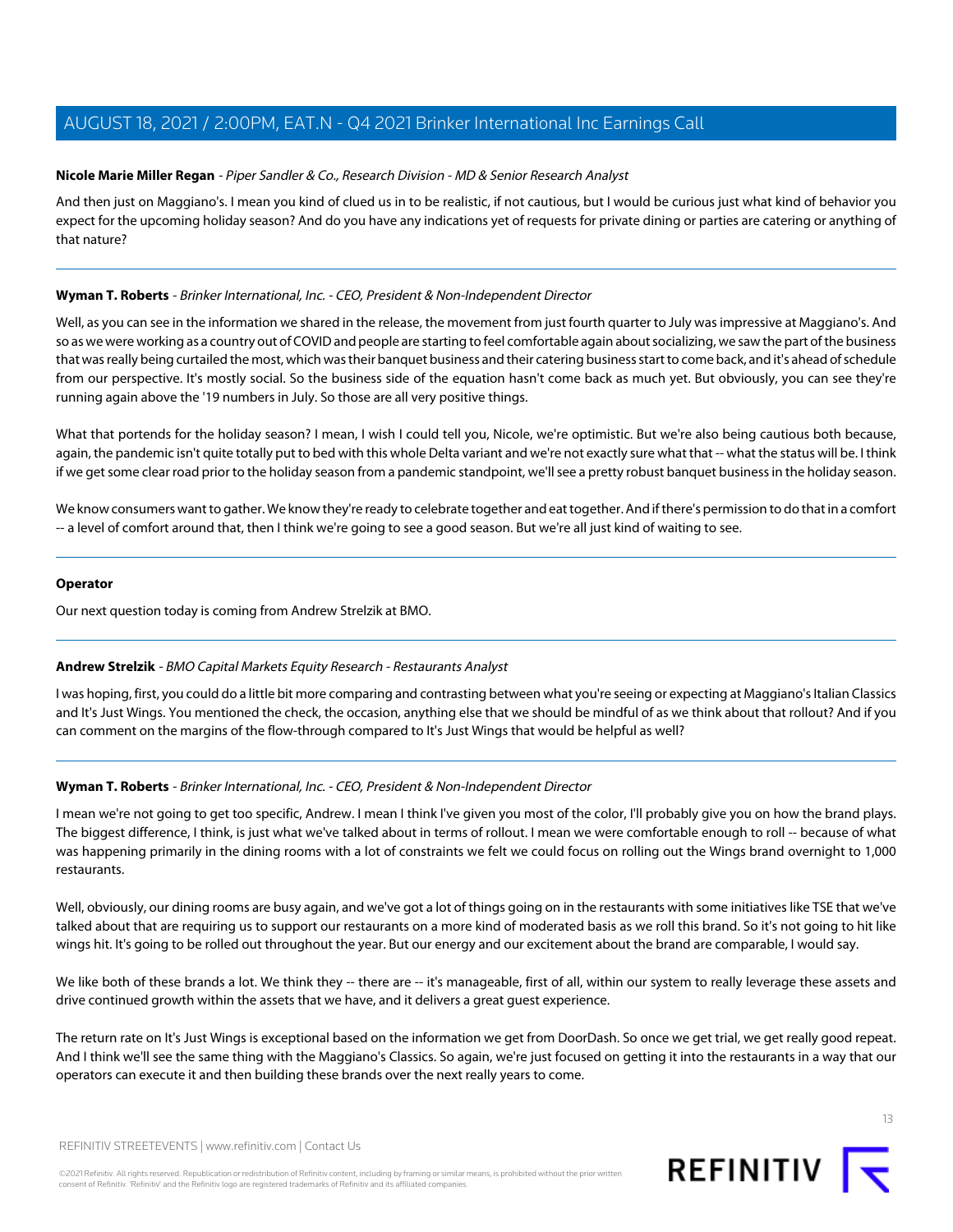# **Andrew Strelzik** - BMO Capital Markets Equity Research - Restaurants Analyst

Okay. That's helpful. And I wanted to also ask on the food cost side. And I apologize if I missed this, but how much visibility do you have from contracting to the inflation outlook that you gave on the food cost side? Is there anything that we should be mindful of from a cadence perspective? And just from suppliers, your conversations with suppliers, what's kind of the tone and kind of the expectation about sustainability? I know it's a tough one to call, but just any insights you could provide there would be really helpful.

# **Wyman T. Roberts** - Brinker International, Inc. - CEO, President & Non-Independent Director

Yes. Again, we have a good contract positioning is really most of contracting running the rest of this calendar year, some of it runs into the first quarter of next calendar year, so the back half of our fiscal year. We see a higher level and actually a significantly higher level of our inflation beliefs is built into the back half of this -- of our fiscal year due to that contracting.

So again, good contracts in place, we've had at times during the last quarter discussions with some of our partners on where contract levels are and volumes, price and things of that nature. We've adjusted a couple in conjunction with them on the chicken side of the equation. I think that's gotten the highest level of dialogue around the industry and that those issues have been real. We've managed through them through those kinds of adjustments. But again, we're comfortable with the inflation that we have built into our thought process here that I talked about, and it is a more back half of the year thought process.

#### **Operator**

<span id="page-13-0"></span>Our next question today is coming from Jeff Farmer at Gordon Haskett.

# **Jeffrey Daniel Farmer** - Gordon Haskett Research Advisors - MD & Senior Analyst of Restaurants

We've discussed a lot of P&L lines this morning, and I was just hoping to get a little bit more context color on the G&A line. So specifically, will 2022 be an incentive compensation reset year? And will there be any other factors that could potentially push that G&A number well above or just above the 2021 number?

# **Joseph G. Taylor** - Brinker International, Inc. - Executive VP & CFO

No, Jeff. I think it's going to be a relatively consistent year in that regard. Again, we build our beliefs around G&A based on hitting targets and things of that nature. So I think we accommodate the incentive compensation pretty well. I always like to have an upside to G&A from an incentive standpoint if that works. I think you'll see from a dollar basis, you're probably up in the \$8 million to \$12 million range, I think, in that range.

But as a percent of sales, I want to -- I would assume you could model relatively close to 4%, low 4s, let's say, 4% to 4.2% and be right in line with our thinking on that specific line item.

# **Wyman T. Roberts** - Brinker International, Inc. - CEO, President & Non-Independent Director

And most of that, Jeff, is really...

# **Joseph G. Taylor** - Brinker International, Inc. - Executive VP & CFO

(inaudible) way down the P&L as we go on our...

REFINITIV STREETEVENTS | [www.refinitiv.com](https://www.refinitiv.com/) | [Contact Us](https://www.refinitiv.com/en/contact-us)

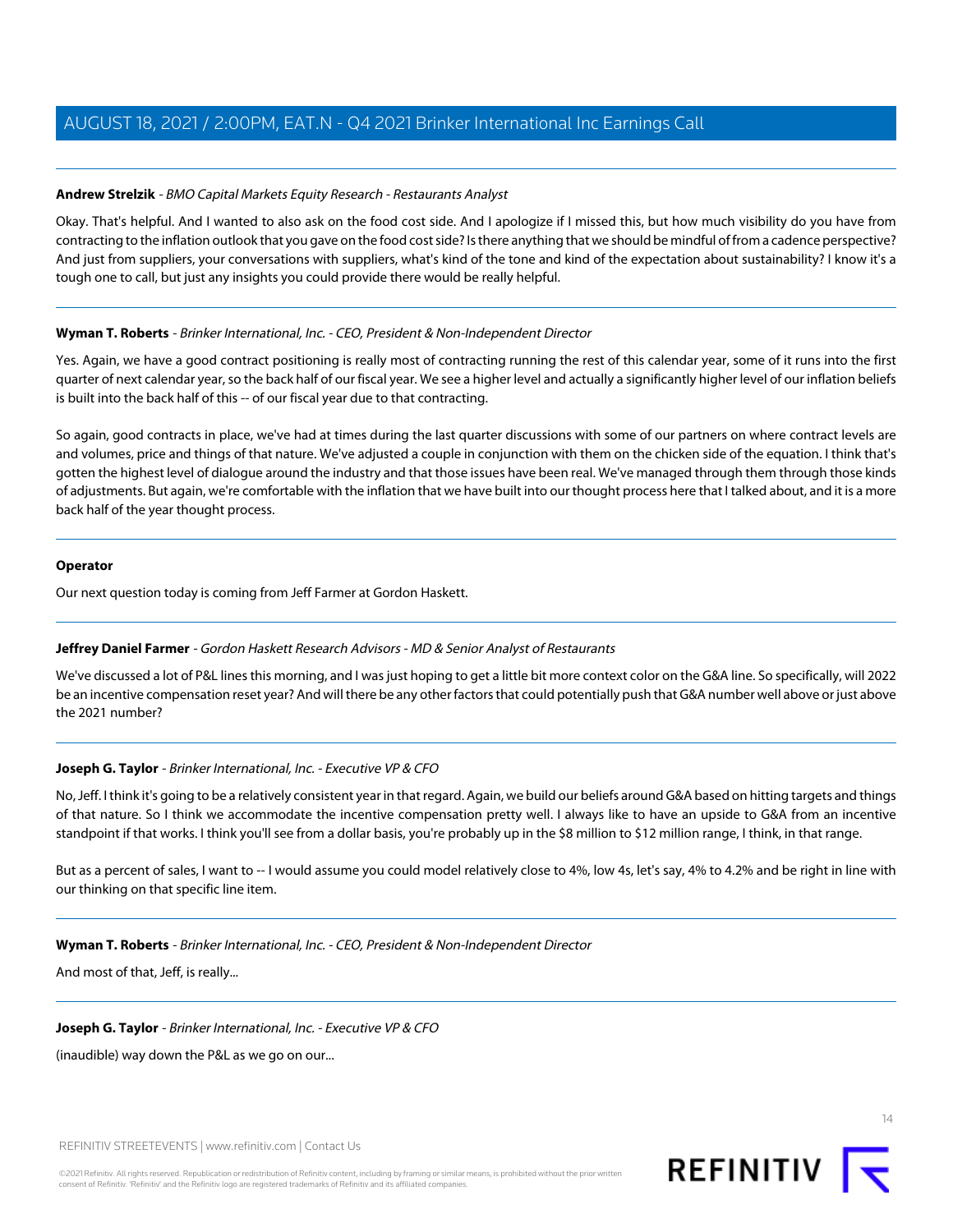# **Wyman T. Roberts** - Brinker International, Inc. - CEO, President & Non-Independent Director

I just -- and on the G&A front, some of that -- the bulk of that is really instituting some programs that we had to restrict as we got into COVID, right? And so it's putting those that's getting a little more travel now as people are getting back out and moving around. So pretty much in line with our history in terms of how we run a very very efficient restaurant company.

# **Jeffrey Daniel Farmer** - Gordon Haskett Research Advisors - MD & Senior Analyst of Restaurants

That's helpful. And just one more unrelated on the off-premise mix. I believe you said Chili's was, I think, the quote was more than 30%. So question is what the more precise percentage is for Chili's off-premise? And then your updated thoughts on where you think that, that Chili's off-premise mix will settle as we get further sort of past COVID or we move past COVID?

# **Joseph G. Taylor** - Brinker International, Inc. - Executive VP & CFO

Yes, Jeff, it is staying very consistently in, let's say, that 33% to 35% range throughout the quarter. And I think as we -- so we've seen more and more and more evidence as we've kind of gone through the last year based on recovery curves that, that, let's say, the 32% to 35% range is going to be the sweet spot going forward.

# **Wyman T. Roberts** - Brinker International, Inc. - CEO, President & Non-Independent Director

Yes. The only thing that's still out there, Jeff, and we'll keep you posted as we learn, but there's still a lot of concern about COVID with consumers. And I think there are still some consumers that are preferring take out to dine in still. And as -- because our take-out business is really the thing that surprised us. The strength that takeout has been the biggest surprises.

Dining rooms have opened, we thought maybe more people would move back into the dining room, and we haven't seen quite as much. So that could take a little while for everybody to get kind of back to, hey, I'm not going to restrict my preferred choice by an outside influence like a COVID.

# <span id="page-14-0"></span>**Operator**

Our next question today is coming from Brian Vaccaro at Raymond James.

# **Brian Michael Vaccaro** - Raymond James & Associates, Inc., Research Division - VP

I just wanted to start with clarifying two items on your comments during the Q&A. So first on commodities, just to make sure I heard correctly, you expect the second half to be significantly higher than the first half. So we might be only talking about slightly inflationary in the first half and then maybe high singles in the second half. Did I hear that correctly, Joe?

# **Joseph G. Taylor** - Brinker International, Inc. - Executive VP & CFO

I didn't give you specific high singles or that. I think we have more inflation built in to the second half of the year. That's based on the contract structures we have out there. There's obviously some inflation that will work its way into the first half of the year. A lot of those are spot market-driven items. You think about produce, avocados, things of that nature, you'll probably see some inflation in that regard. You may see some inflation on the ground beef side of the equation.

15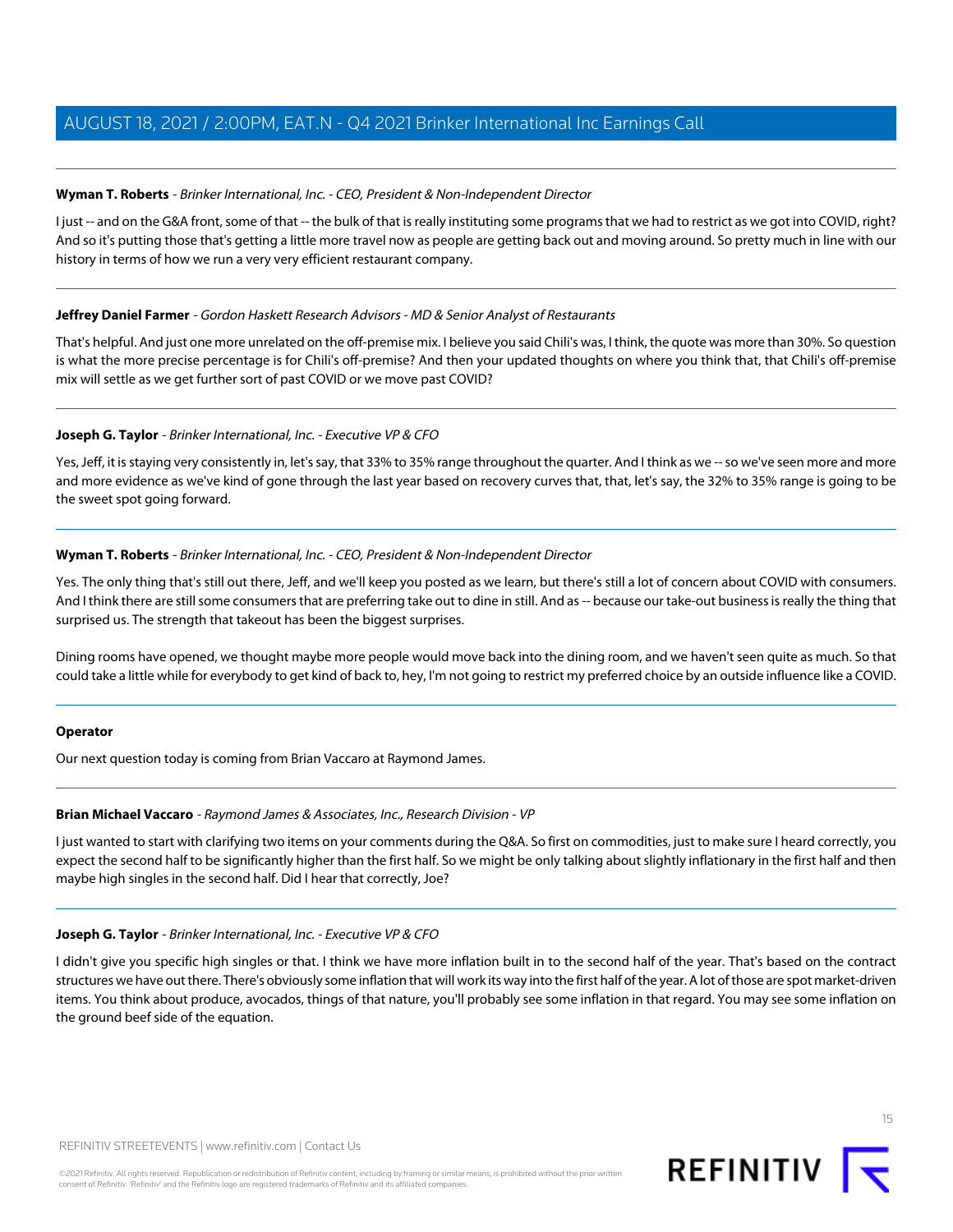But our beliefs around inflation based on current markets that we're looking at and the timing of contracts lead us down a path of more inflation in the second half of the year. Now markets can change, and we'll update you as we kind of move through and get closer to some of those time frames.

# **Brian Michael Vaccaro** - Raymond James & Associates, Inc., Research Division - VP

Okay. That's helpful. And then on the off-premise sales mix, you were talking about kind of that 33%, 35% range. So that's the -- do you have the tight number for the fiscal fourth quarter? And where was quarter-to-date? Is it also in that 30% to 33% range at Chili's?

#### **Joseph G. Taylor** - Brinker International, Inc. - Executive VP & CFO

At Chili's, for the fourth quarter, we were 36% to 37% range, a little bit above that fourth quarter. We don't have a year -- I don't have a quarter-to-date. It's probably -- I'm pretty comfortable it's going to be consistent with that. You're not going to have maybe a slight downward variance from that.

#### **Brian Michael Vaccaro** - Raymond James & Associates, Inc., Research Division - VP

Okay. And within that, thinking about third-party delivery versus takeout, what kind of changes are you seeing within the mix of your off-premise mix as you've moved through has it shifted? I think it was 60-40 prior? Have you seen much shift in the 2 channels?

#### **Joseph G. Taylor** - Brinker International, Inc. - Executive VP & CFO

No, I think -- again, I think we're seeing a pretty consistent flow of those channels in the business right now.

# **Brian Michael Vaccaro** - Raymond James & Associates, Inc., Research Division - VP

Okay. Great, great. And then I guess my question, I wanted to just circle back on labor, if we could. Could you just give a little more color on the restaffing progress that you've made in recent months? Perhaps you can level set where -- I know it's isolated, but maybe level set just where current staffing levels are on average versus '19 or perhaps versus some targeted level at recent sales volumes that you're working towards?

#### **Wyman T. Roberts** - Brinker International, Inc. - CEO, President & Non-Independent Director

Yes. I mean, in general, when you look at the overall number of team members we have, Brian, we're at staffing levels that are equivalent to pre-pandemic. Now that every restaurant probably could use another body or 2, but that's not unusual for the restaurant industry. You could always use another cook or another server in most restaurants on any given even day. So that's not a real issue.

The real issue is more where you're down several, primarily especially in the heart of the house. So what we've seen is especially in the one thing we have seen as some of the stimulus is kind of abated. We've seen front of the house, so servers become more available, not as big an issue for us with front of the house, heart of the house is still a little bit more challenged in those areas.

Again, this isn't a nationwide issue. But in those pockets where we're more challenged with staffing, those are the bigger issues. It's getting the kitchen staff is the biggest challenge. And again, we're making good progress, but we've still got a little ways to go.

#### **Joseph G. Taylor** - Brinker International, Inc. - Executive VP & CFO

And again, I would add to that, Brian, I think it's important from our perspective is that's opportunity for us.



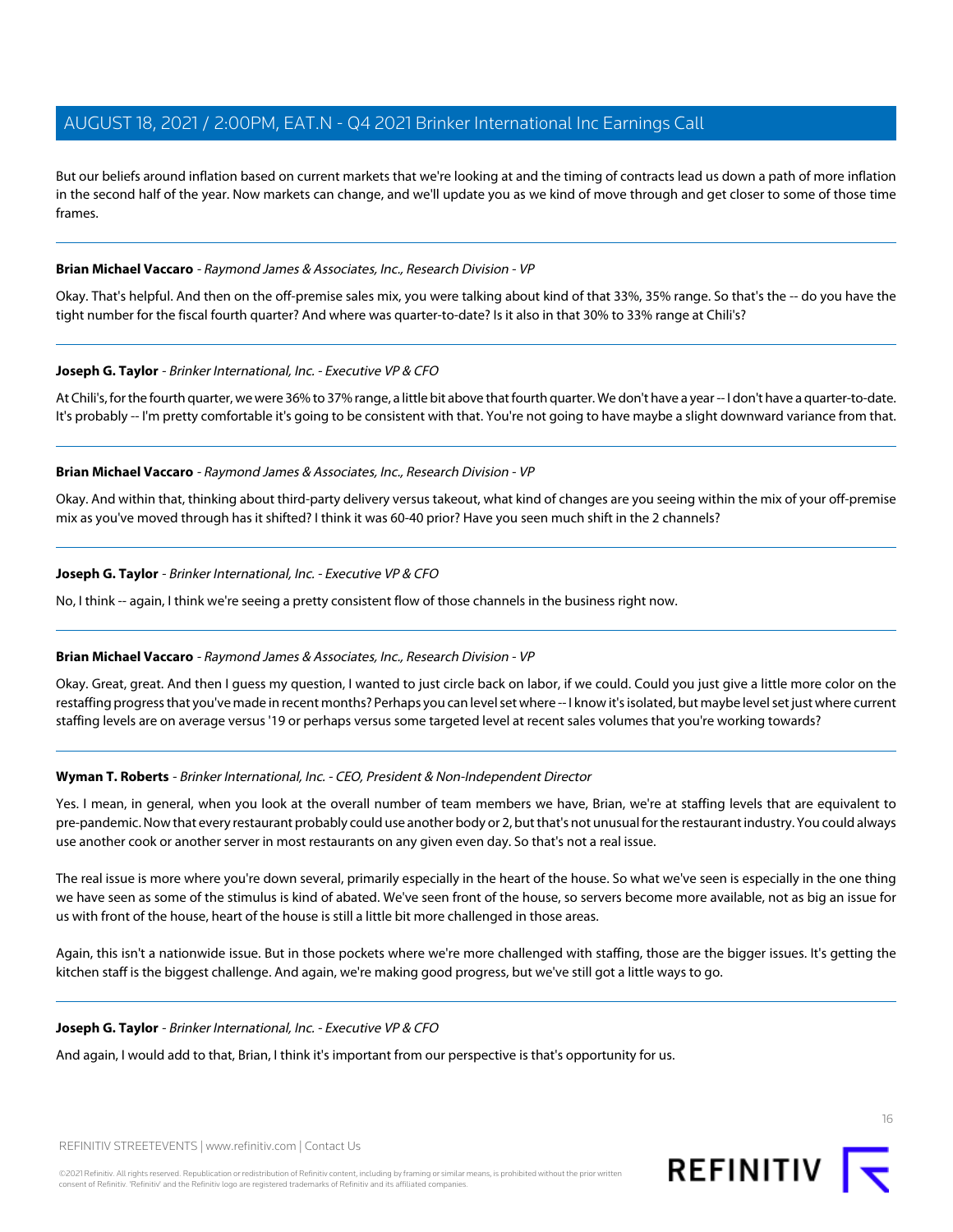#### **Wyman T. Roberts** - Brinker International, Inc. - CEO, President & Non-Independent Director

Yes.

#### **Joseph G. Taylor** - Brinker International, Inc. - Executive VP & CFO

Again, as we bring more stability to those pocketed areas, you're going to see some capacity opportunities, too. So we look at it as upside from where we go from here.

# **Wyman T. Roberts** - Brinker International, Inc. - CEO, President & Non-Independent Director

Yes. Our sales were absolutely impacted in the quarter because we weren't at full staffing capacity capabilities. And so as we get fully staffed, which we anticipate doing soon, that's opportunity, as Joe said.

#### **Operator**

<span id="page-16-0"></span>Our next question today is coming from John Glass at Morgan Stanley.

#### **John Stephenson Glass** - Morgan Stanley, Research Division - MD

And can you just talk a little bit about where you stand on the reimaging for Chili's? I know probably last year or this past fiscal year, it slowed down. Where are you in the estate?

And if you think about remodeling going forward, have the plans changed? You've got virtual brands now versus 2 years ago, you didn't. You've got a bigger off-premise business, so are you thinking about how and how much and how you spend on remodeling differently now?

#### **Joseph G. Taylor** - Brinker International, Inc. - Executive VP & CFO

John, we're back full bore on the reimage side of the equation. Right now, we're actually focused very heavily in the Midwest, which was the acquisition we did 2 years. Those probably are in most cases getting fuller reimages because they had not necessarily been reimaged at the same level and pace that we had done the brand. So a little more higher spend and intensity there on those reimages and you get a nice incremental lift out of that, too, when you do a full reimage.

We probably still have a couple of years to go, 2.5 years or so, on the reimage program. Over time, when I think about the base reimages outside of those acquired restaurants, that spend has come down as we've kind of perfected our thinking and understood where the bang for the buck really was. So you've seen a decrease in the individual spend on any given restaurant.

But we're also looking very specifically a lot of opportunities within the restaurant base where can I do a more fulsome bar reimage for instance, and things of that nature that can really help increase volumes with any one given restaurant. So we have the general program and approach, but we're also trying to be very systematic and looking at great opportunities on individual restaurant basis as to. But that's a program that's going to continue for the next couple of years as we kind of move through that process.

#### **Wyman T. Roberts** - Brinker International, Inc. - CEO, President & Non-Independent Director

One thing we have done, John, this is Wyman. I think we've gotten really good at it. As we remodel thinking about future R&M expense. And how do we take these reimage investment dollars and help offset future R&M costs that we experienced. So 2 examples. One is the new awnings that

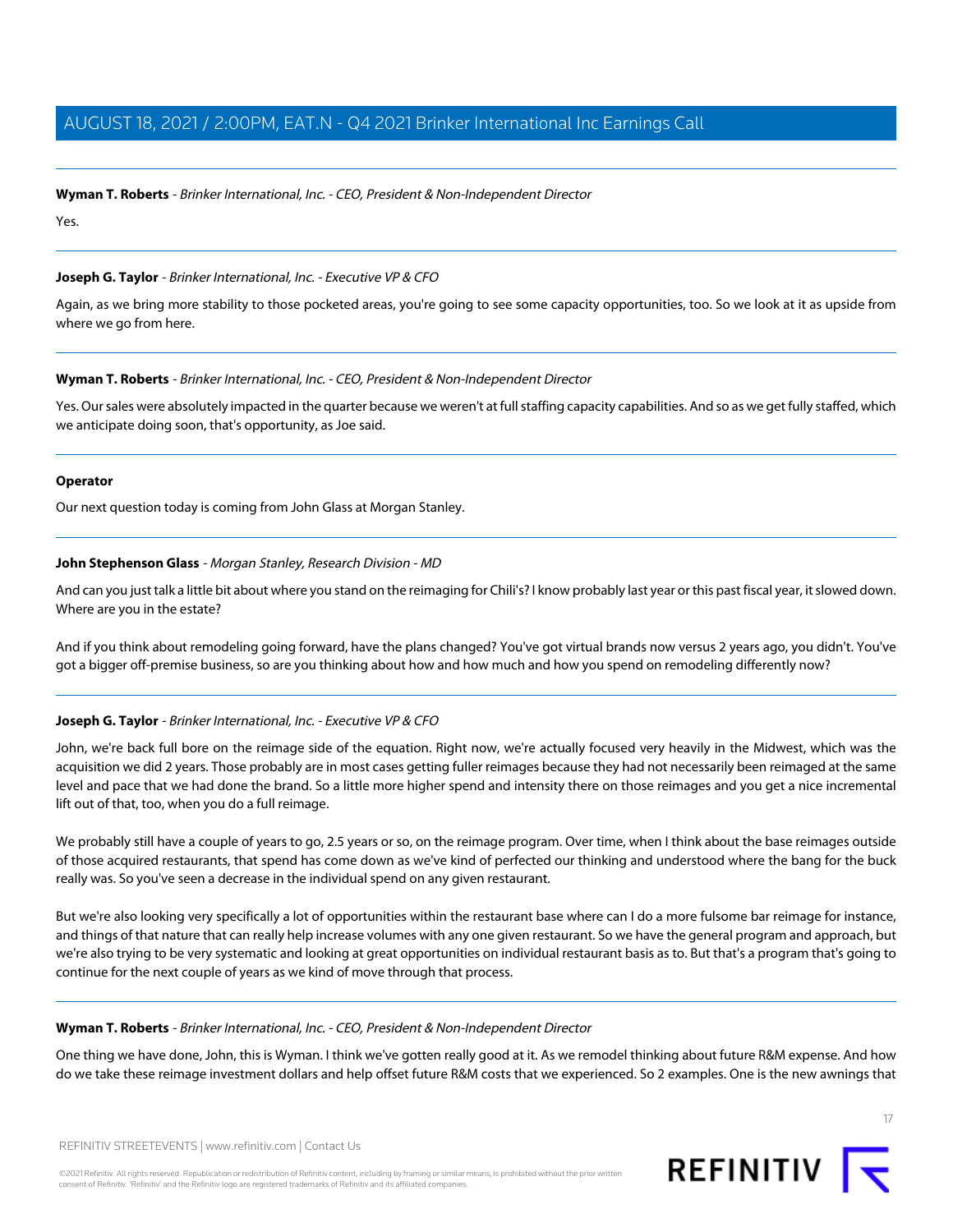we're putting on at Chili's, they're metal. We're not going to be dealing with faded painted awnings that become a challenge on a cycle and show up in your R&M expense. We are also excited about Maggiano's reimage program that will kick off here pretty soon.

And a lot of the dollars that go into that reimage are going to make the building and the experience much better, but they're also going to take out some of the things that really drive up the cost to maintain that restaurant. So changing finishes out, changing some of the products out that need to be changed out, but changing amount with a product that's a lot easier to maintain. And so those are some of the things we're doing as we kind of keep moving through and refreshing and keeping the brands relevant through time.

# **Joseph G. Taylor** - Brinker International, Inc. - Executive VP & CFO

John, from an off-premise standpoint, we haven't had to change our thinking too much within the reimage process based on that dynamic. We have brought, as we've talked in previous calls before a new off-premise system on how we move actually the food from line out to the cars into play. It's production capabilities in shelving and the technology that we're now using to manage the parking lot that helps in that. But we haven't had to make a lot of structural physical changes to make that happen.

Our new restaurant design, we have adjusted very slightly to increase the ability -- the size and the ability to flow food through that side door. We just opened a brand-new restaurant here in Dallas just a week or so ago. I was in there last week. And that dynamic really works well and looks great and how you help off-premise. So we're incorporating it where we can, but the systems we're putting in place to support that, that line of business are probably more important in the physical space changes.

# **John Stephenson Glass** - Morgan Stanley, Research Division - MD

So at Chili's, obviously, there was a different lap than in prior quarters. Dining rooms were opened, so you've probably got some higher alcohol sales. Is there anything else in mix that's notable? Consumers are buying premium products, for example. Should we think about this kind of mix dynamic playing out similarly over the next couple of quarters as you cycle the negative mix from a year ago?

#### **Wyman T. Roberts** - Brinker International, Inc. - CEO, President & Non-Independent Director

Yes. I think the biggest one, John, is just alcohol sales. As dining rooms are open, the biggest thing we've seen is just alcohol sales, and that's always been the case, right? First, you can't sell it in a lot of places. And secondly, beverage sales in general is what you pick up the biggest incremental mix benefit of getting dining rooms up and running and that's what helps the check average the most.

#### <span id="page-17-0"></span>**Operator**

Our next question today is coming from John Ivankoe at JPMorgan.

# **John William Ivankoe** - JPMorgan Chase & Co, Research Division - Senior Restaurant Analyst

Happy National Fajita Day. I just got a notification from you (inaudible).

#### **Wyman T. Roberts** - Brinker International, Inc. - CEO, President & Non-Independent Director

You've have noticed that. There you go.

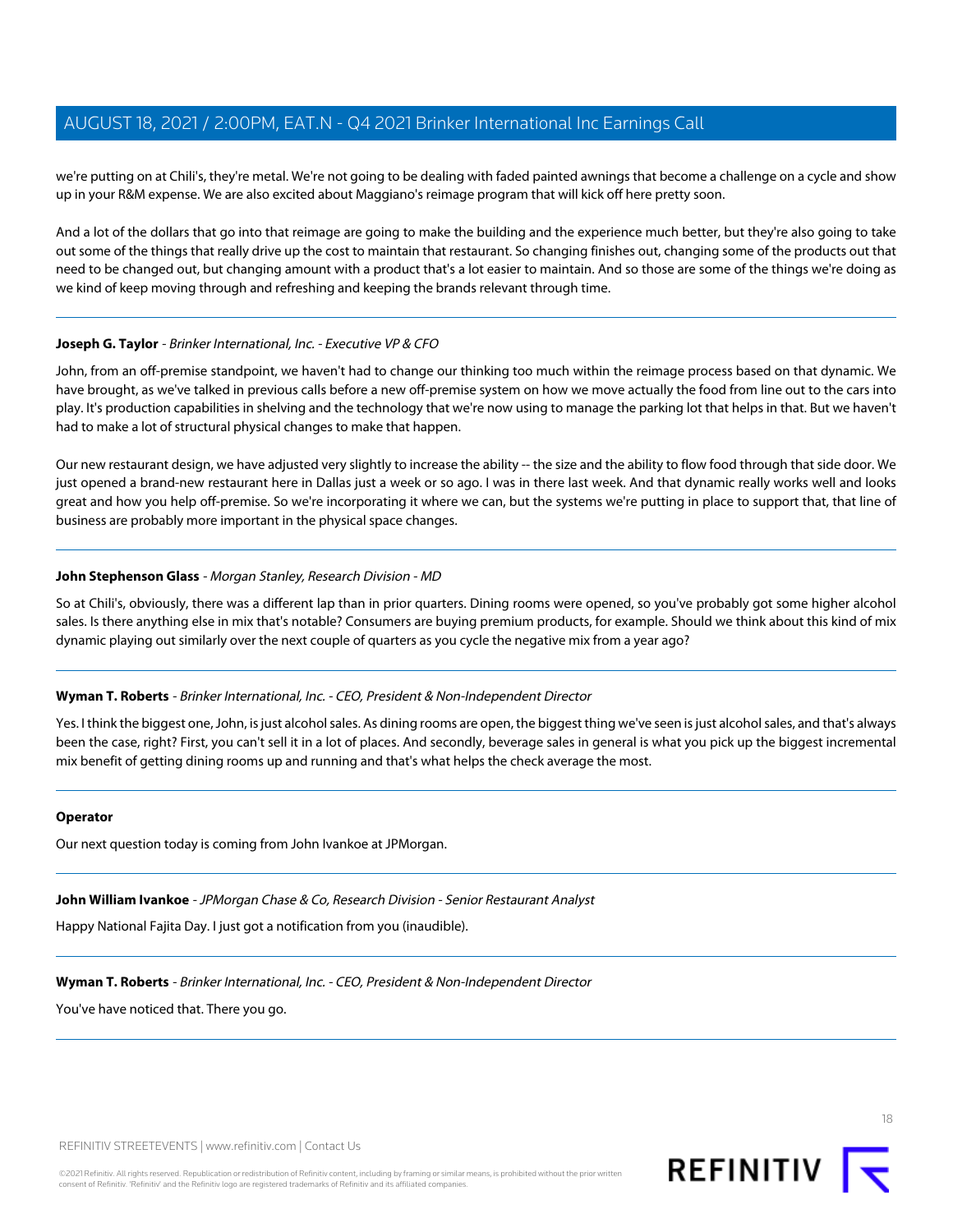#### **John Stephenson Glass** - Morgan Stanley, Research Division - MD

Literally it came in during the conference call. So the question is on other OpEx. Normally, that's a line item that has a lot of fixed costs, including marketing, which is -- I know it's a percentage of sales, which is normally relatively steady. But fiscal '21 presumably was not a run rate year, things like advertising, repair and maintenance, maybe insurance and some other cost items that came out through at least the first half of the year.

So the question is, I mean, how do you think about that cost category as a percentage of sales, especially as your comps improve? And Obviously, I understand there's probably a lot of benefit in the fourth quarter from the 14th week in that line as well. So I just want to make sure that we're all on the same page for that cost category.

# **Joseph G. Taylor** - Brinker International, Inc. - Executive VP & CFO

Yes, John, again, I think we'll continue to maintain the marketing strategy that we deployed really going on 2 years -- 2.5 years now. So we're comfortable that we have enough marketing firepower built into the other OpEx. As I think you know, we really think about marketing in a different mindset now where a lot of quote your marketing expense is going to show up in your net comp line as we use that digital capability and that one-to-one contact with our loyalty guests to drive traffic also. It continues -- there's a leverageability opportunity.

Again, when we think about margins and think about top line growth, that restaurant expense, other OpEx, as you've referred to it, is going to be a point of leverage because it does contain a lot of fixed costs within it. So I think there is a year-over-year opportunity to expand margins generally, but specifically in that category, too. And have some fajitas, John.

#### **Operator**

<span id="page-18-0"></span>Our final question today is coming from Jeffrey Bernstein at Barclays.

#### **Jeffrey Andrew Bernstein** - Barclays Bank PLC, Research Division - Director & Senior Equity Research Analyst

Just two questions. The first one on the unit growth following up from the comments earlier. Joe, I think you mentioned opening 20 plus per year. I think you said starting in the back half of this coming year. So I just want to make sure I understand that correctly that, that is kind of your run rate assumption for the next few years would be 20 units plus?

And maybe if you can share any color in terms of whether by brand or U.S. versus international, how we should think about this acceleration in unit growth to the north of 20 that you mentioned earlier?

#### **Joseph G. Taylor** - Brinker International, Inc. - Executive VP & CFO

Yes. And again, the comments there relate to the Chili's domestic side of the equation. We have a pipeline already that's starting to push north of 20. I would expect based on timing of construction and actual opening that you'll probably see somewhere in the 6 to 8, maybe push towards 9 in this fiscal year because of the pause in real estate and construction that's also probably going to be more of those in the back half of the year. So not as big of an impact in '22, but the pipeline then moves very quickly up towards that high teens 20 -- low 20s.

So you'll start to see that in '23 really come to realization. And our intent is to continue to maintain and build that pipeline in that, let's say, 20 to 25 range as we kind of go forward from here. So again, some nice organic growth and will start flowing back into the system.

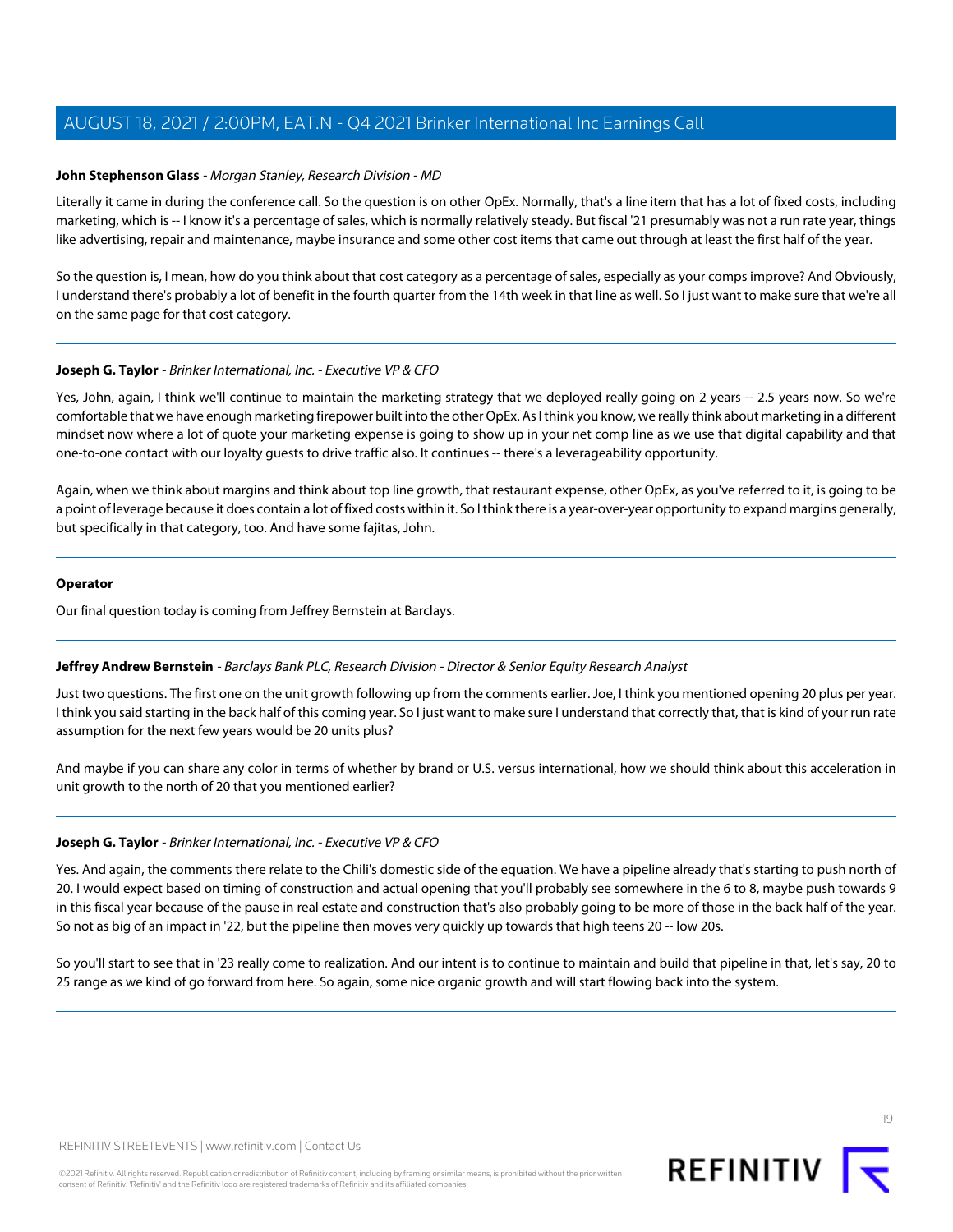# **Wyman T. Roberts** - Brinker International, Inc. - CEO, President & Non-Independent Director

It really was made possible, Jeff, as we made the acquisition of the Midwest restaurants and as we look at opportunities in these areas where franchisees just haven't developed as rapidly as we have. It just opens up additional real estate opportunities for us that we're excited about getting into.

And as we've now started to open some of those restaurants in these markets. We're really pleasantly surprised by the reception the brand is getting and we're excited about getting more restaurants open, not only in Texas where we have quite a few, but in other parts of the country.

# **Jeffrey Andrew Bernstein** - Barclays Bank PLC, Research Division - Director & Senior Equity Research Analyst

And Wyman, that's a great segue. I feel like you were beating all of us in your prepared remarks when you talked a couple of times about being much more convinced and sold on the company-operated model. Just wondering whether you could provide any color behind that? I mean you mentioned there are some scale benefits when you go through issues like we've gone through. Is there any thought in terms of whether it's going to be buying in existing U.S. franchisees? I'm wondering whether there's right of first refusal opportunities. I know you currently have like a 15% plus mix of franchising.

But that, coupled with your commentary around maybe wanting to accelerate growth where franchisees might not want to. Just wondering what your thoughts are in terms of that franchise mix U.S., I guess, or international?

# **Wyman T. Roberts** - Brinker International, Inc. - CEO, President & Non-Independent Director

Well, I mean, Jeff, I think just looking at our history, you can see, obviously, we believe in the company-owned model. We've got the majority of our U.S. restaurants are company owned. We have a couple of good franchise partners still out there. And we're obviously having conversations with them about what's their future look like. And are they -- how excited are they about growing the brand and staying connected with all of the things we're doing, that's my commentary on ownership really has to do with these investments we make in getting the scale leverage beyond the supply chain, because obviously, you can do that in a franchise system.

But really across everything across technology, across the position of the brand, across the operating systems. We're moving at a rapid pace. You start to do virtual brands and keeping everything in sync in a restaurant is hard to do even with good franchise partners. I mean there's a lot of moving parts to a casual dining restaurant. And so we do believe in that. We're going to continue to look for opportunities, and we'll have these conversations, and we're excited about the potential.

# **Joseph G. Taylor** - Brinker International, Inc. - Executive VP & CFO

Kate, I think we're all wrapped up. Mika?

# **Mika Ware** - Brinker International, Inc. - VP of Finance & IR

Yes. Thank you, everyone, for joining us on the call. Have a wonderful day.

# **Wyman T. Roberts** - Brinker International, Inc. - CEO, President & Non-Independent Director

Thanks, everyone.